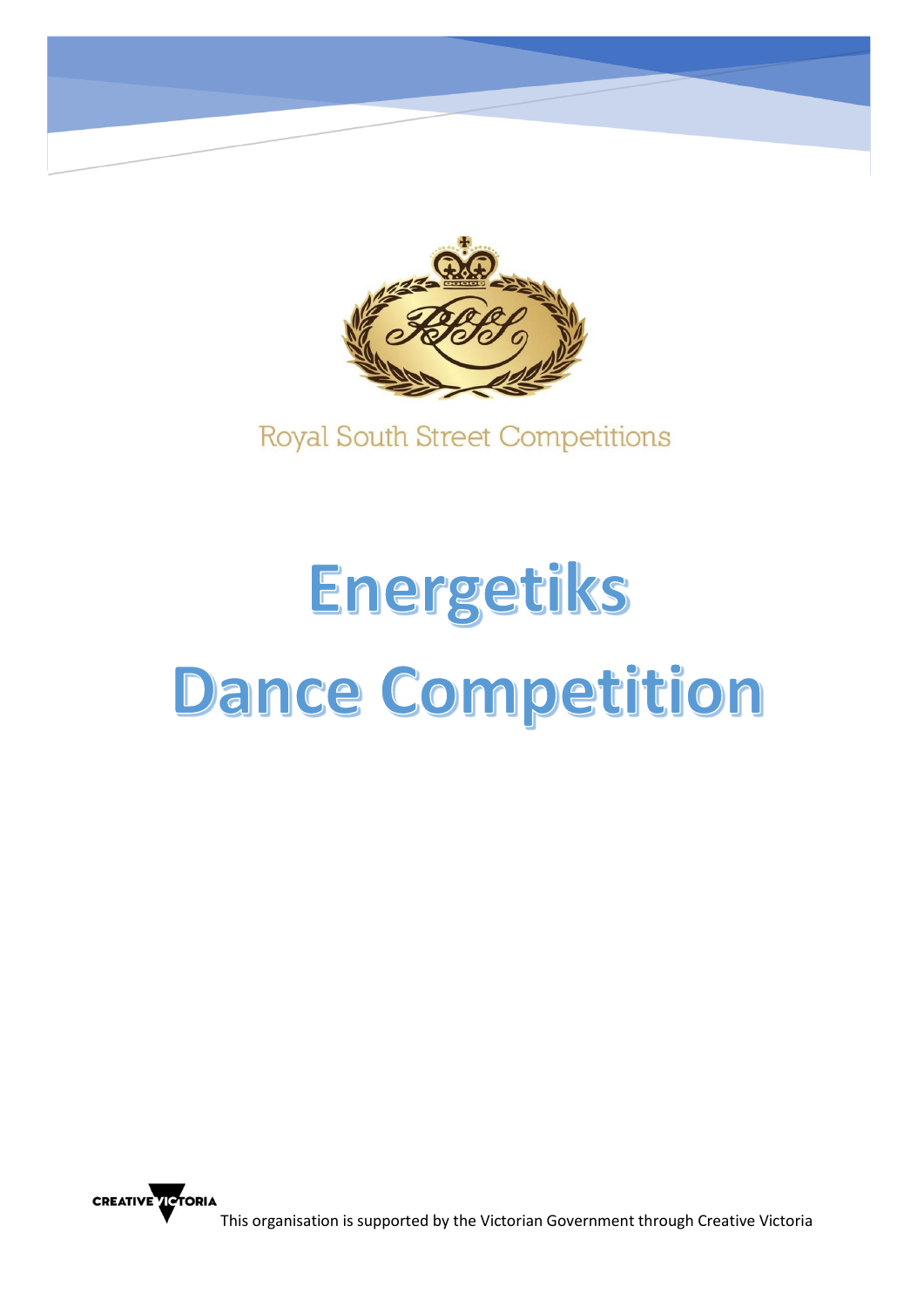







## **Dates: Thursday 15th September to Saturday 1st October**

**VENUE:**

**1879 Founders Theatre – Federation University Ballarat**

> **Further Information Contact:** Competition Officer Office: 5332 1054 Email: [admin@royalsouthstreet.com.au](mailto:admin@royalsouthstreet.com.au)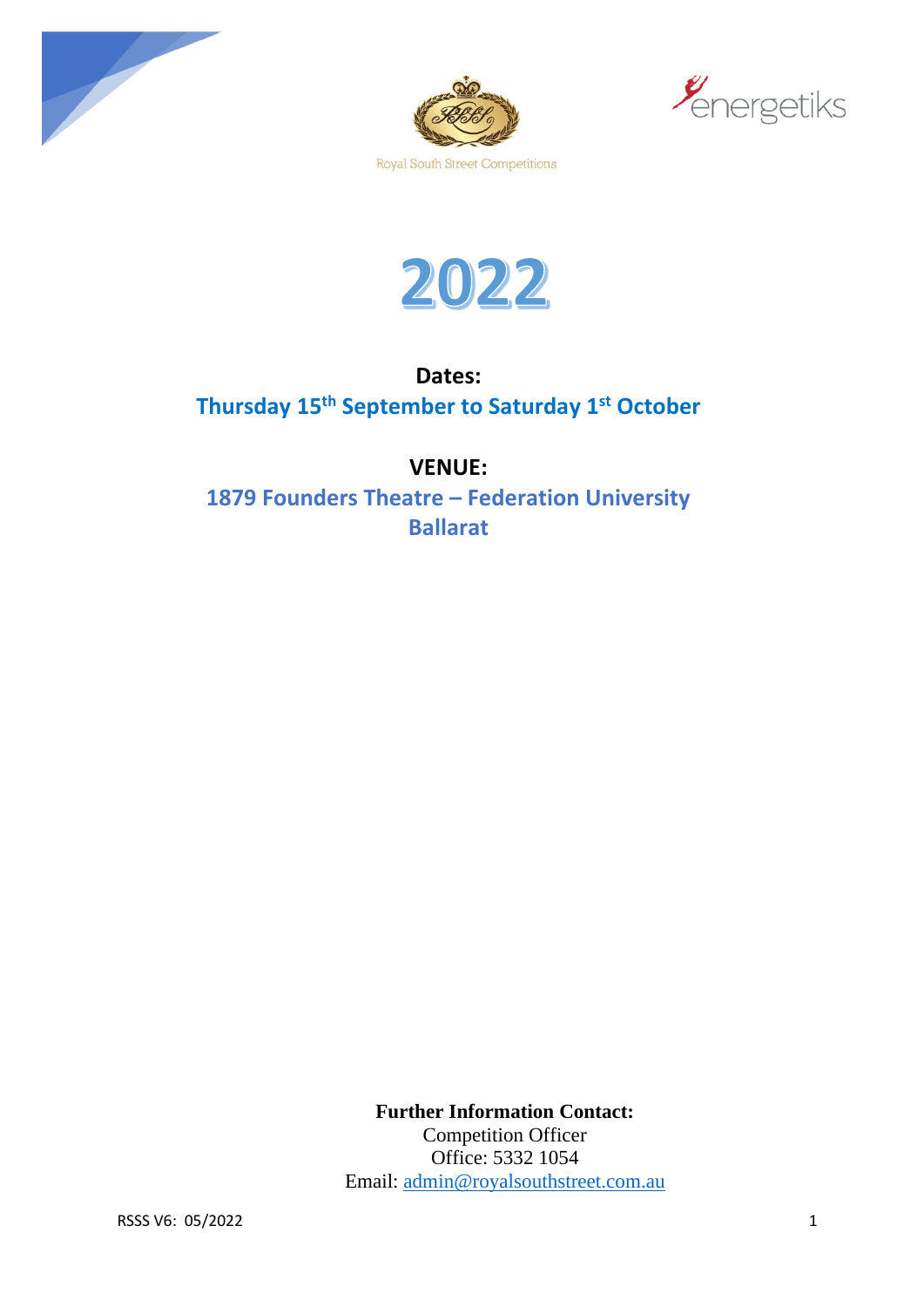





## **Section Chair**

Sally Stevens

## **Sub Committee**

To be confirmed

#### **RULES & SPECIAL CONDITIONS**

#### **IMPORTANT:** To be read in conjunction with **General Conditions.**

#### **1) AGE:**

The age of the competitor shall be taken as that on 31st December of the preceding year (2021). Birth certificate of proof of age may be requested at any time. See General Conditions 2. Solos in age levels, Groups/Troupes. 'OPEN' means any age level.

#### **2) AGGREGATE AWARDS:**

Points for aggregates will be awarded as follows. First  $\sim$  6; Second  $\sim$  4; Third  $\sim$  2; Honourable Mention (HM)  $\sim$  1 Solo Aggregates ~ All Solos Sections excluding Novice are scored. School Aggregates ~ All Groups/Troupes are scored.

#### **3) ASSISTANCE:**

Teachers or non-members of groups, who are not on stage performing, are not to give assistance in singing to troupes or solo performers who are performing.

#### **4) CURTAINS:**

- **a.** House (Front) curtain will only be used for Demi-Character Solos and Demi-Character Duos or Trios.
- **b.** House (Front) curtain will be used for all Groups/Troupes.
- **c.** Mid curtain may only be used for Troupe sections.
- **d.** No curtain for under 6 years, Novice Sections of any age (including Demi-Character Solo Sections)
- **e.** Scrim curtain may only be used for Troupes.

#### **5) ENTRIES:**

- **a. Numbers ~** where entries in a section are excessive, extra divisions or heats and finals may be arranged at the Committee's discretion. Where numbers are inadequate, sections maybe combined or cancelled.
- **b. Changing Divisions ~** Once the current guidebook is printed, competitors are not permitted to change between divisions of a section or their order in division, except in exceptional circumstances. Requests for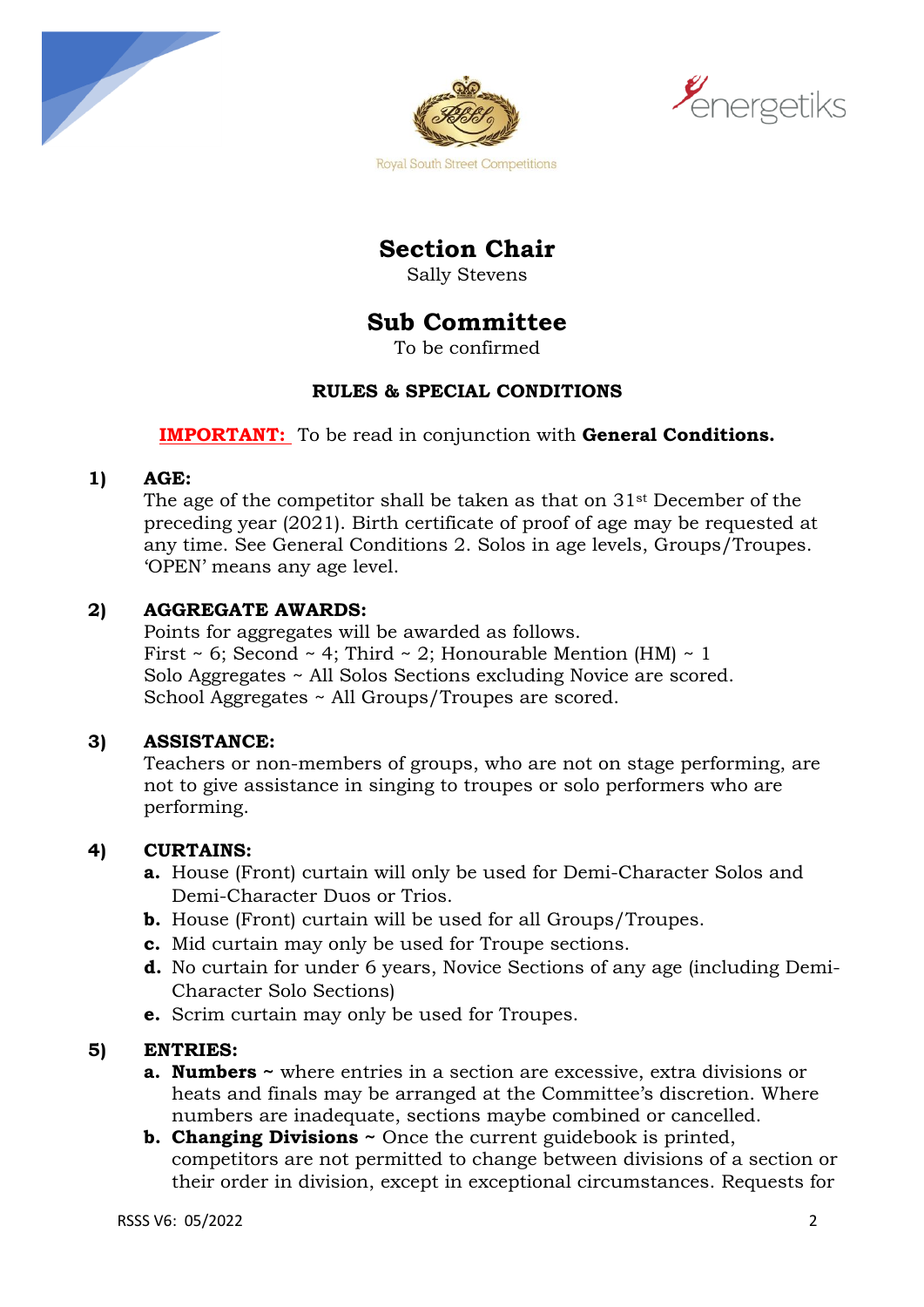





changes must be made via email to [admin@royalsouthstreet.com.au](mailto:admin@royalsouthstreet.com.au) who will send to the section chair for approval.

#### **6) LIMITED COMPETITION:**

- **a. One Appearance** ~ a competitor or Group/Troupe can only appear once in any one section. A Dancer cannot enter twice under different schools or re-appear in different Group/Troupe of the same school in the one section.
- **b. No Repeat ~** An item by any Competitor, specifically the choreography, is not to be performed again by **that competitor in any other section**. (see General Conditions 1.)
- **c. Dance Copyright ~** Competitors must be aware of copyright responsibilities. The Royal South Street Society is in no way responsible for personal breach of copyright. If in doubt, APRA AMCOS may be contacted directly.

#### **7) PROPERTY and SCENERY:**

- **a.** All props for use must comply with safety regulations as stated on the Royal South Street Society website under "Props". Failure to comply will result in the props being prohibited.
- **b.** The props must be made to stand safely on a **stage sloping at 37mm per metre length.** They must not be attached to theatre curtains and must not damage the stage floor. See 16.5
- **c.** Props & Scenery items should be kept to a minimum. All items should be labelled with competitor's name or Dance School and Section number.
- **d.** Scenery/backdrops may be hung from fly bars prior to the section, by arrangement with the Duty Technician. (Scene cloths should be 6.5 to 7 metres in height). Intention to fly scenery must be notified on the teacher's "lighting cue sheet". Choice of fly bar will be determined by order of request & operational limitations. Scenery must comply with safety standards such as anchor points and fire proofing or will not be hung.
- **e.** All props, backdrops etc. must be removed from the Stage area after the time of use, and not stored backstage except with special permission from Stage Manager.
- **f.** Internal combustion engines are not to be operated on stage. If part of a prop, it must be drained of all fuel and oil before entering the theatre.
- **g.** Weapons such as Guns for use as props must **NOT** be real or look authentic. Swords, knives etc, used as props must be blunt and made of wood or plastic.
- **h.** Chemical Aerosol cans must not be used on stage unless prior approval is obtained from Venue Technician or Royal South Street Society Stage Manager. Talcum powder or similar is not to be used in props, costumes,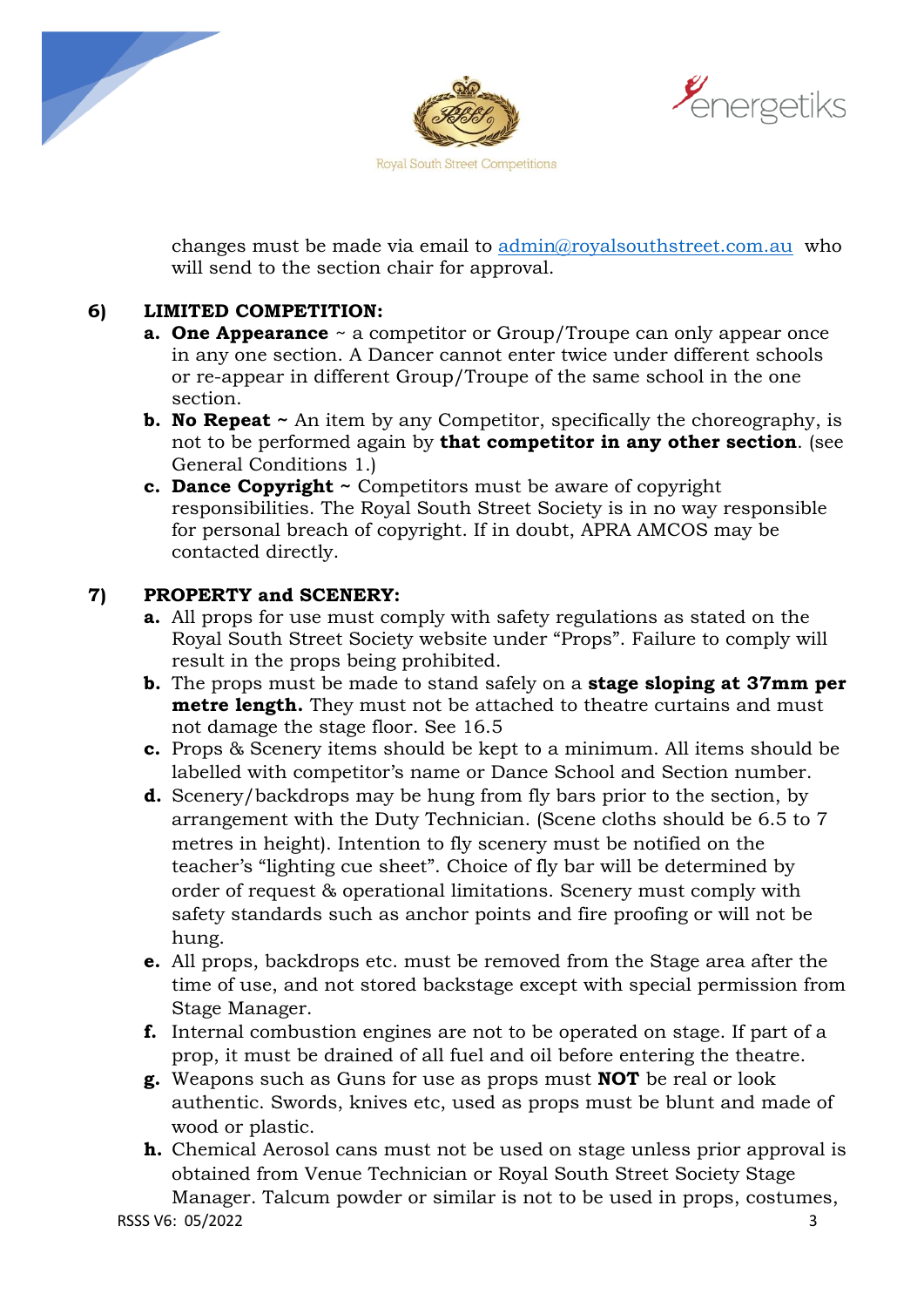





or hair. **Rosin is not to be used on the stage.** Stage must not be sprayed with any paint, lacquer, glue or similar. Similarly, no props to be spray painted, lacquered, glued or similar up behind the black curtain at the rear of the Stage, behind Cyc curtain.

- **i.** Glass or ceramic items are not allowed on stage.
- **j.** Shoes with stiletto heels are not allowed on the Tarkett floor.

#### **8) PERFORMANCES:**

- **a. Rehearsals:** No practice is allowed on stage during the dance competitions, except for prior Championship Sections when the Stage Manager will call performers to the stage.
- **b. Stage Check:** There shall be no warming up, no practice, no marking through, and no setting of formations during a "stage check".
- **c. Registration:** Dancers should book in with the registrar before the start of the morning, afternoon or evening session. The deadline is 5 minutes before the start of section. Competitors may not be allowed to perform unless permission is granted by the Stage Manager.
- **d. Withdrawals:** As a matter of courtesy, please notify admin@royalsouthstreet.com.au of withdrawals as soon as possible.
- **e. Side Stage Helpers:** Solo/Duo dances are limited to having 2 Teachers & 2 prop helpers/assistants side stage; so, a maximum of 4. Teachers (unless they have students in the next dance), and Helpers must leave the stage area as soon as dance is finished.
- **f. Warm Up:** During Solo Sessions, only three (3) Competitors in performance order and their Teacher (Maximum of 2 allowed) may mark/warm up quietly backstage behind the black curtain. Never on OP side stage (stage right). No Jumping allowed.
	- i. Competitors and Teachers (unless Teacher has the next student onstage) are then required to exit through the Back-Stage Door when their dance is completed. Otherwise, Competitors and Teachers are requested to wait quietly in the Green Room to be called in turn to mark/warm up, by the Stage Manager. Competitors have time with this system, to get "into the zone" of the stage area before they perform.
- **g. Entering the Stage Area:** Competitors, Teachers and /or helpers are NOT permitted to enter through the Back-Stage Door at ANY time when the RED light is flashing, signifying that the stage is live. No exceptions, for Teachers or helpers with Props!
- **h. Group/Troupe Starts:** When called on Stage prior to starting performance, Group/Troupe members must go straight to their start positions. There shall be NO marking, blocking of troupes, or rehearsal whilst waiting on the stage.
- **i. Group/Troupe Numbers:** In all Group/Troupe sections, the minimum number of dancers is **6**. The maximum number of dancers on the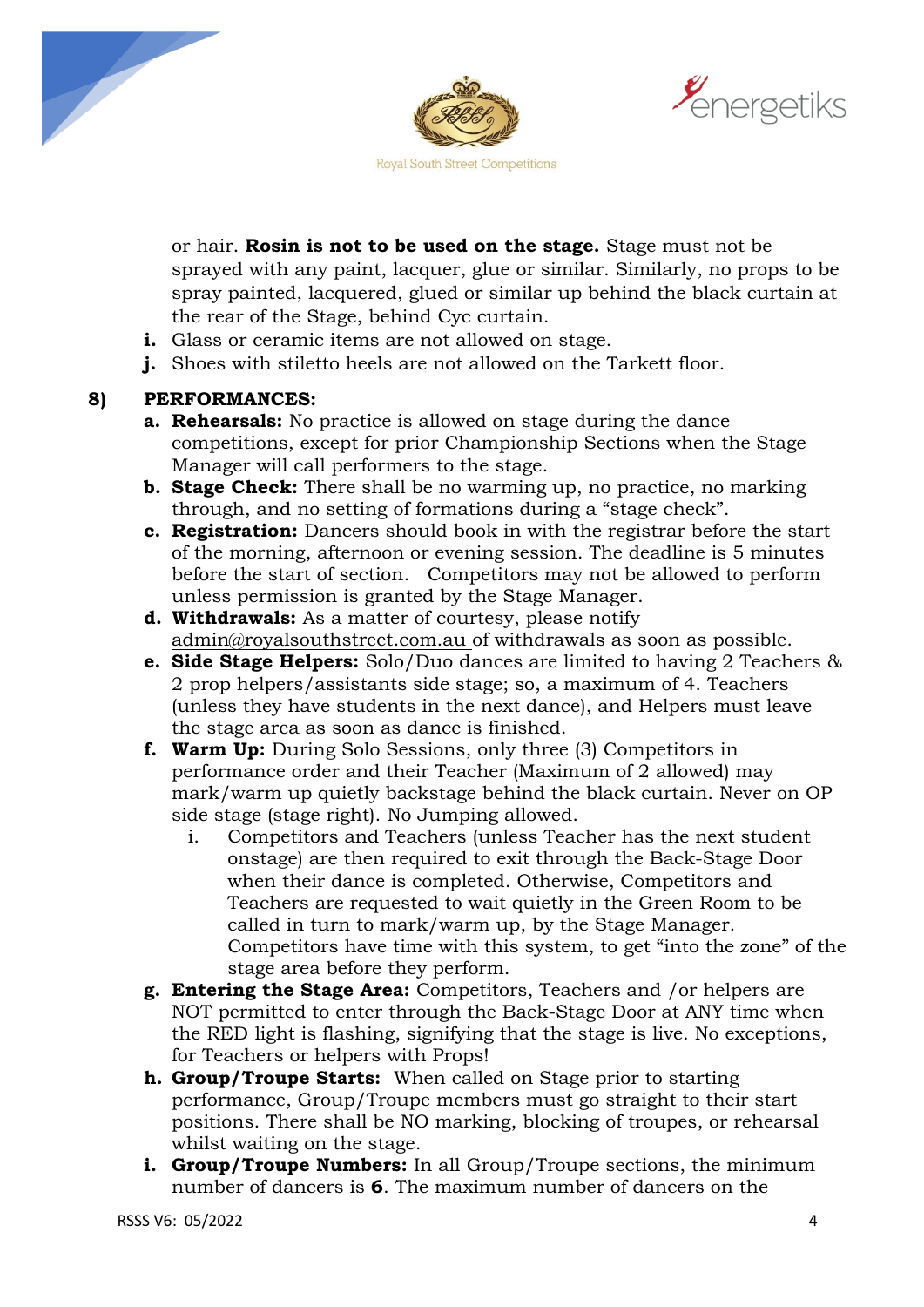





performance area of the stage, at any one time in any one item, shall be **30**.

- **j. Dance Safety** Performances should be designed to be safe for everyone. Safety concerns will over-ride all Competition Rules. Performances will be stopped or disallowed if safety is deemed inadequate as determined by the Duty Technician, Adjudicator or Stage Manager. Any potentially unsafe choreographic movement e.g.: aerials, lifts etc may have an onstage practice, by request to/of and under the supervision of the Duty Technician or Stage Manager.
- k. **Dangerous Dancing** Any dance requiring the use of wheels (e.g.: bicycles, tricycles, scooters, skateboards, roller-skates, mobile props), balls, ladders, throwing of items and any performance in front of the house curtain, must have a "Risk Assessment" form completed and lodged with Royal South Street Society office on the day of performance. Forms are available on the Royal South Street Society website.

#### **9) RESTARTS**:

- a) A competitor who commences performing an item and stops, and is allowed to re-start the item, will receive a Critique only, with no official marks. Exceptions as follows:
- b) Commencing with the wrong music may be tolerated, provided the fault is quickly corrected and the dance has not begun.
- c) If serious interference, with the wrong or premature cessation of a performance is caused by a fault of Royal South Street Society management of equipment, or by an accident beyond anyone's reasonable control, then that item may be repeated and adjudicated accordingly. See also Safety Rule 16 and General Rule Safety Rule 8. A performance-in-crisis (say injury or costume/prop malfunction) may be stopped by the Adjudicator, Teacher, Duty Technician or Stage Manager. A repeat performance will be allowed, subject to Adjudicator's wish, safety and practical considerations. Adjudication will be made on the first performance up to the point of disaster, and on any work after that point, in the repeat performance.
- d) Once a performance has commenced and the music is faulty or ceases to play the dancer must continue. At the discretion of the Stage Manager, in consultation with the Adjudicator, the performance may be stopped and restarted or repeated at the end of the section. Should the competitor leave the stage without the direction of the stage manager, they may be offered the opportunity to repeat the dance for a critique only at the discretion of the Stage Manager in consultation with the Adjudicator.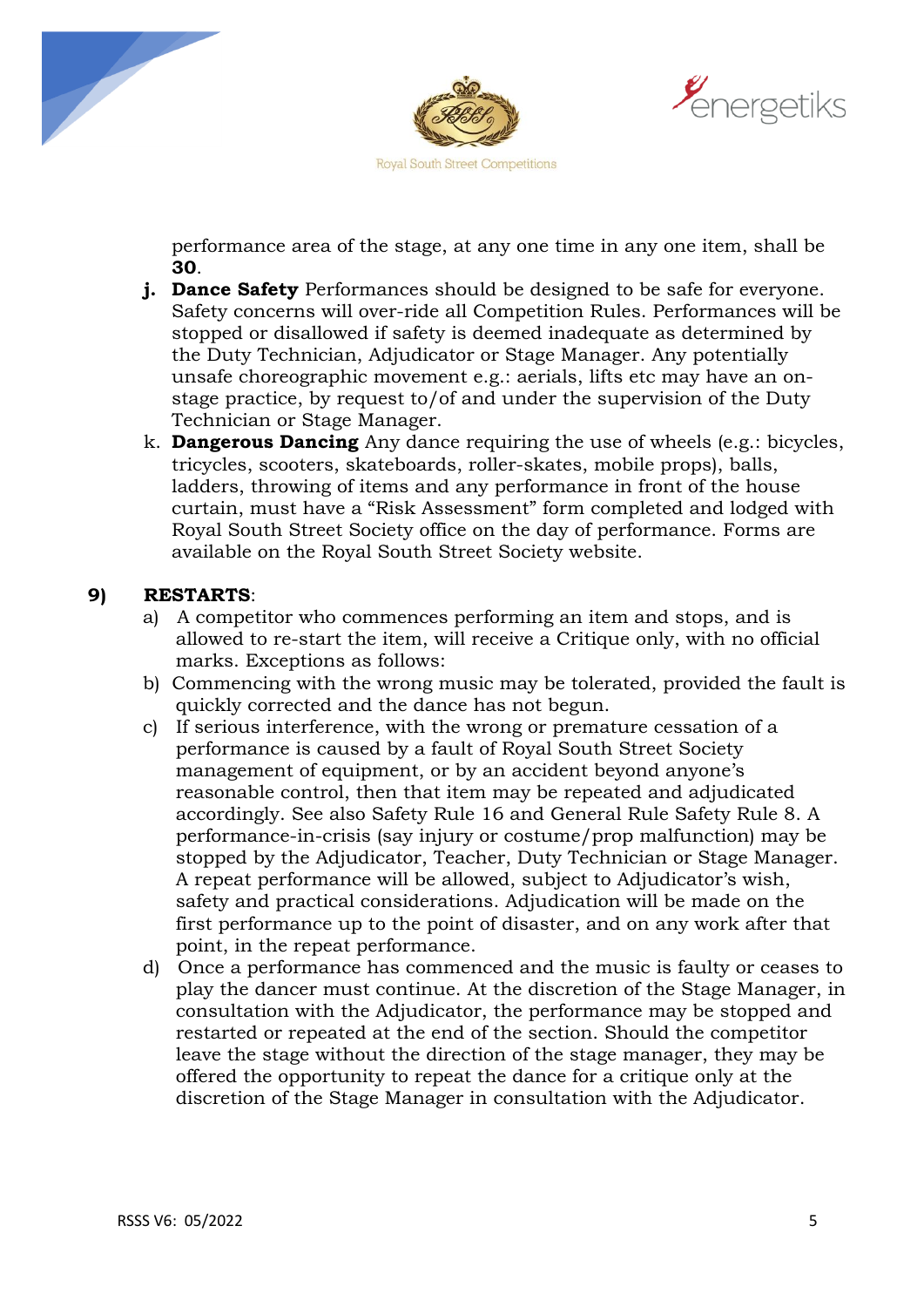





#### **10) DANCE GENRES DESCRIPTIONS:**

#### • **CLASSICAL BALLET:**

Shall be based on classical ballet techniques. In solos, short ballet tutus, romantic length tutus, or short skirts (Balanchine Style) to be worn. Properties and handheld accessories are not to be used.

#### • **DEMI-CHARACTER:**

A clear portrayal of a character or story by demonstrating acting and miming ability and expressive dancing using classical technique. Properties and handheld accessories are permitted.

#### • **MODERN DANCE:**

Shall include Modern, Neo-Classical (which means 'new' Classical), and/or Spiritual/Liturgical. Not Jazz, Disco, Musical Theatre/Comedy, Funk or Hip Hop. Note**:** From 8 years to Under 10 up, Contemporary styles are separated to an individual section.

#### • **LYRICAL**

Danced to music with lyrics. Competitor should tell the story of the lyrics with emotion, feeling through the body (artistry), as well as showing a clear understanding of the progressing dance technique according to age level.

#### • **CONTEMPORARY DANCE:**

Shall include all styles of Contemporary technique or syllabi, demonstrating the melting pot of unconventional movement gathered from all dance styles – embracing freedom of space, trying to explore the absolute limits of the human from and visual expression of raw feelings/emotions. Ideally, should show the development of new forms and dynamics, such as quick oppositional moves, contractions, body rolls, shifting alignments, systematic breathing, standing or non-standing positions. eg: using the floor as a suspended space. Can be executed with or without music.

#### • **SONG AND DANCE:**

Any dance style can be used, but No Tapping allowed.

• **SONG AND TAP:** Shall be Tapping Only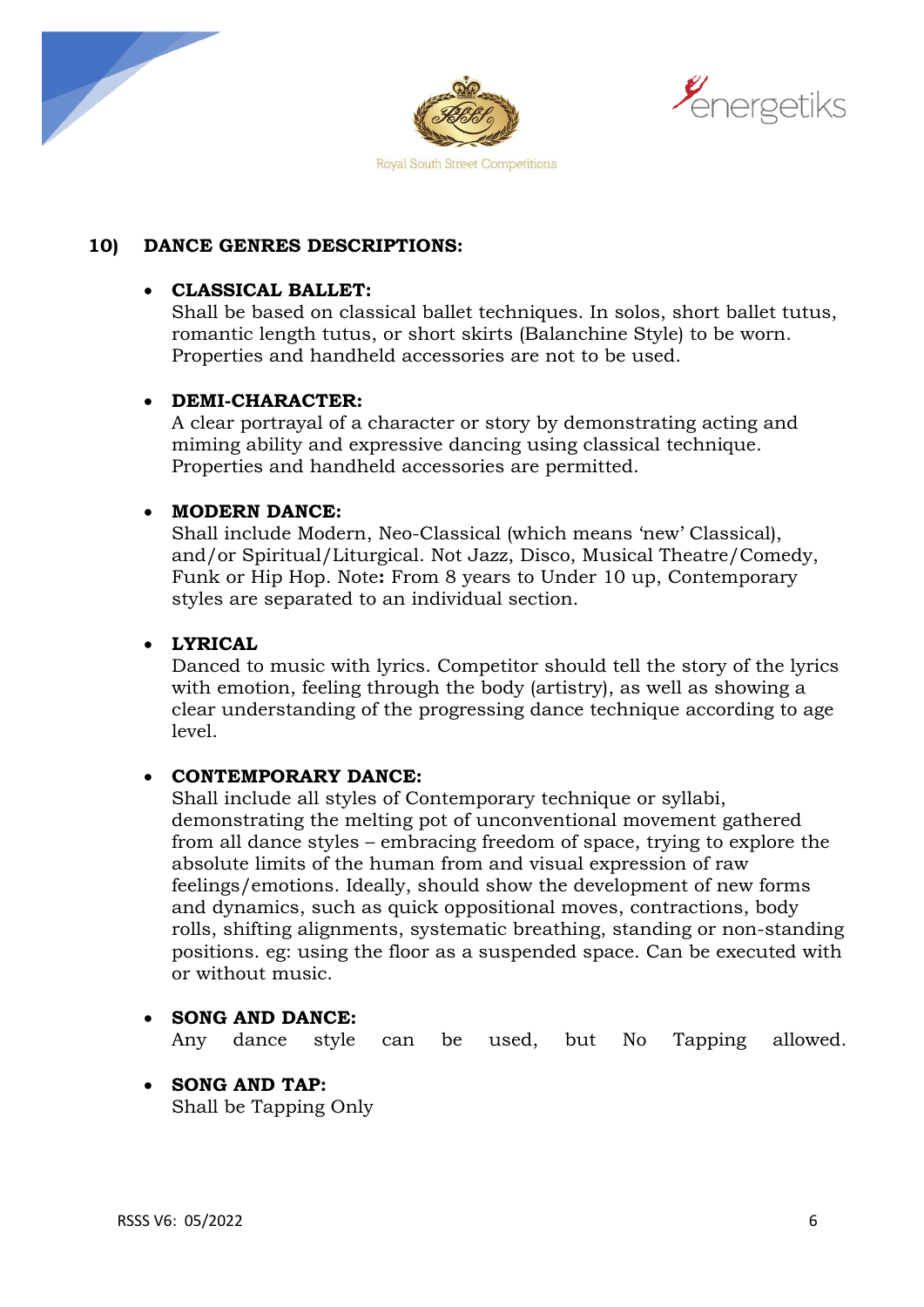





#### • **SONG AND TAP/SONG AND DANCE:**

All vocal work must be performed live by members of the item. If recorded music is used, it must not contain any vocalization. EG: singing, speaking, shouts, harmony backing etc). No assistance with singing.

#### • **TAP:**

No recorded Tapping in background music is allowed.

#### • **JAZZ:**

Shall include Jazz, Disco, Cabaret, Musical Comedy (Musical Theatre) and Up-Tempo Modern styles. Teachers are encouraged in 10 to Under 12 years and 12 to Under 14 years to refrain from using inappropriate costuming for these underage groups (eg: Showgirl; type of costume). Teachers are also encouraged to use age-appropriate music with ageappropriate lyrics.

#### • **GROUPS / TROUPES:**

Minimum number of 6 (SIX) dancers in the troupe and maximum number of 30 performers on stage at any one time (refer to Performance Rule 8i).

#### • **NOVICE:**

A Competitor who at the time of entry, has never previously won 1st, 2nd or 3rd place at any Competition/Eisteddfod, anywhere or in any genre/ style. A novice dancer does not have to enter a Novice Section and is permitted to enter any Normal Non-Novice Section. A Novice dancer may choose to enter one or two dances in the Novice Sections. An entrant into a Novice Section, can only choose one style of dance from the "Classical Novice Section" (EG: Classical, Demi-Character or Modern) AND/OR Choose One style of dance from the Theatrical Novice Section. (EG: Jazz, Tap, Song & Tap or Song & Dance) Entering two dances from the one Novice Section (EG: Classical and Modern in Classical Novice Section or Tap and Jazz in Theatrical Novice Section) would not be allowed. Competitors entered in a Championship Section cannot enter a Novice Section.

A novice dance cannot be repeated in any other normal non-Novice Section**.**

#### **11) SPECIAL EFFECTS:**

- a. Special lighting, or other effects only to be used for Groups/Troupes.
- b. Special lighting by Duty Technician must have prior arrangement by way of Lighting Forms. Plotting sessions will be available the night before the Troupes/Groups commences. Please note that lighting sheets must be typed if no lighting form is not submitted only standard lighting (as per solos) will be provided.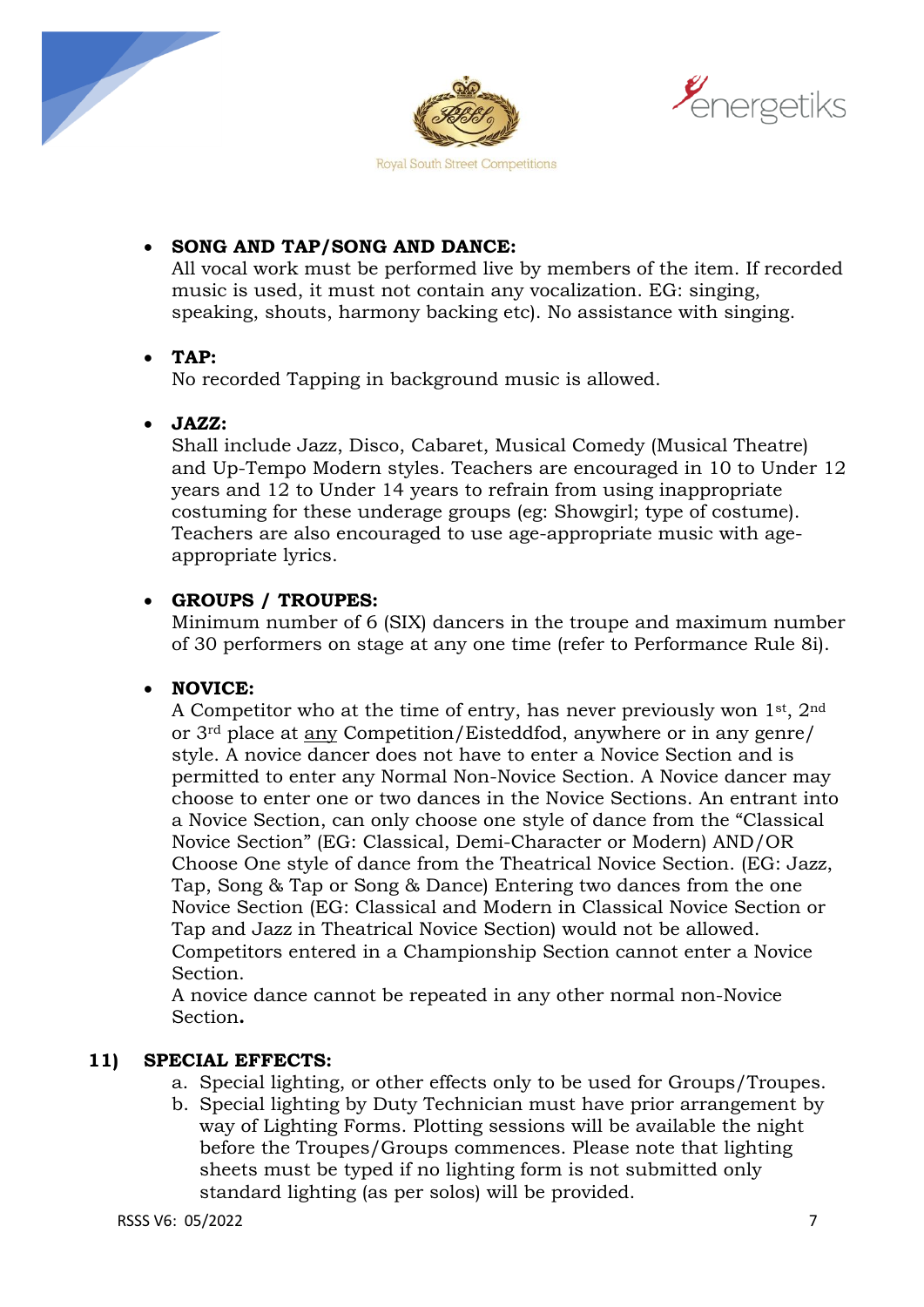





- c. Protected lights may be attached to Competitors' scenery and backdrops, but not to theatre curtains.
- d. Naked flames, fuel lamps lighted cigarettes, fireworks, or apparatus capable of causing fire or smoke are not permitted.
- e. Bubble, Snow and Smoke machines are Not Allowed.
- f. Helium filled balloons are not permitted anywhere in the theatre

#### **12) DATA LIGHT PROJECTOR (DLP)**

- a. Available for use in Group/Troup Sections. There is a hiring fee of \$35 per DLP per item.
- b. The Royal South Street Society Laptop computer must be used.
- c. Images to be provide on a dedicated CD, DVD, USB Memory Stick, and be programmed to as Microsoft PowerPoint Presentation. Please only one item on each CD/DVD, however multiples can be placed on USB.
- d. Audio may also be submitted on the same devise as the PowerPoint presentation. These must be checked by Duty Technician during a pre-booked plotting session.

A separate copy of the music must be provided as a backup.

e. Teachers must provide their own operator for the DLP.

#### **13) STAGE:**

#### **1879 Founders Hall Federation University**

**2022 –** Measurements to be provided to entrants after closing date.

#### **Her Majesty's Theatre**

a. Area:

The performing area of the stage is approximately 8.5m wide by 9.25 m deep (for Solos) or 10.80m deep for Groups/Troupes. Stage slopes (Raked Stage) towards the audience at 37mm per metre length. Height to below borders (top curtains) is 5 metres, to middle positions for fly bar is 6 metres.

b. Orchestra Pit:

The area from the front curtain to the edge of the stage is 800mm. An orchestra pit lies across the front of the stage and it has a drop of 900mm to a solid surface. There shall be no jumping into the orchestra pit as part of any performance. The pit is covered by an extended stage. This extension is not suitable for performance.

#### c. Tarkett:

Royal South Street Society owns an Ivy League 4mm Tarkett/Vinyl floor to fit the entire stage of the theatre. The Tarkett is manufactured to 'cushion' and protect feet, ankles, knee and hip joints and prevent injuries. It is also the preferred surface for pointe work. It is suitable for all the Classical, Modern,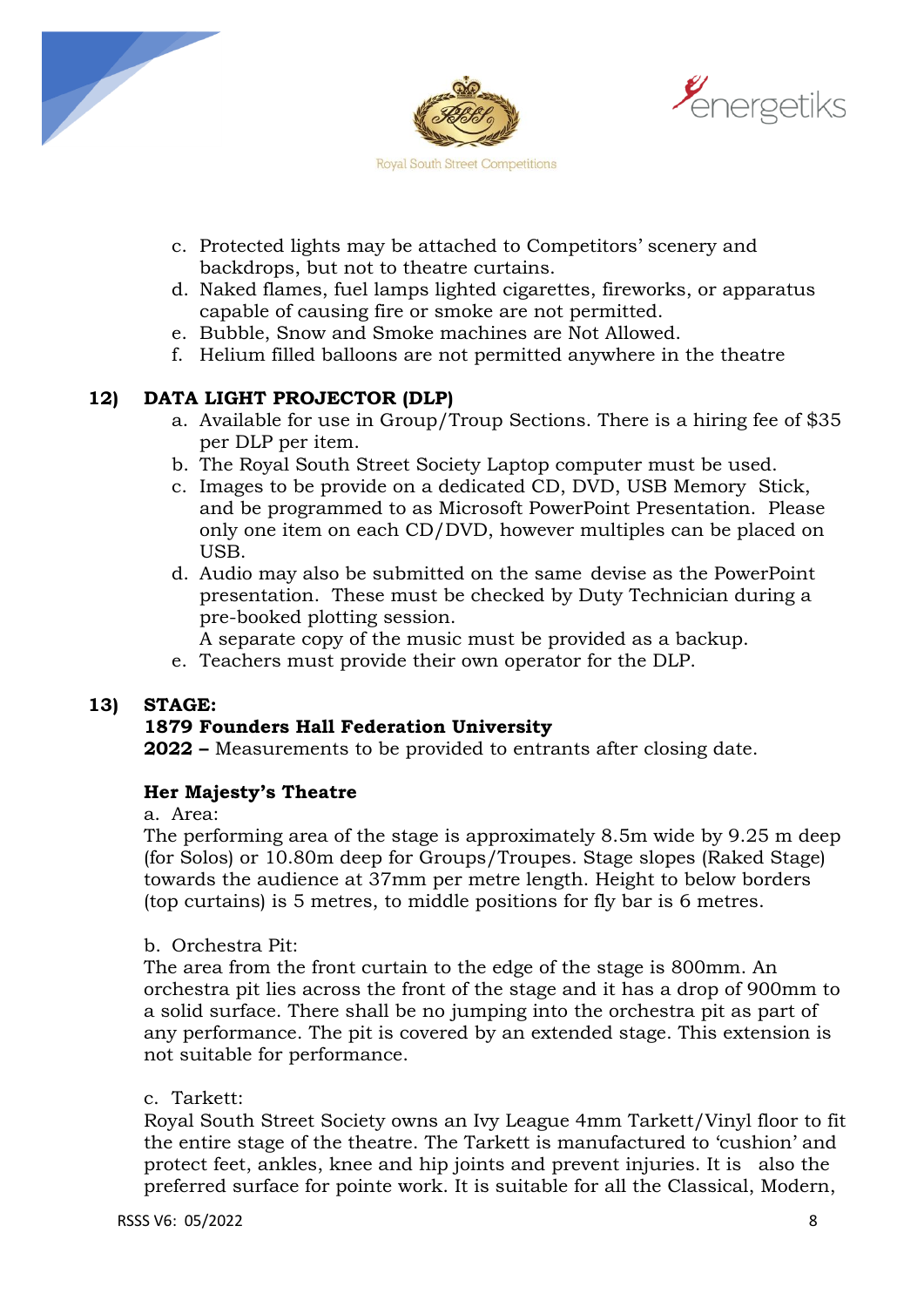





contemporary and so on. However, it is not suitable for large tap troupes. If we receive enough Tap and Theatrical style Troupe entries, these will be performed without the Tarkett. Shoes with stiletto heels are not permitted on the Tarkett.

#### **14) MUSIC:**

- a. In 2022, we are trailing a new way of playing music. Once entries are closed you will be given a link to upload your music. We shall send you all the instructions to make this as easy as possible, this is a way of moving forward.
- b. A volunteer music player laptop operator will be provided for you, to operate, however, CD'S or USBs can be used as a backup.
- c. Do not put stick-on labels on the actual disc. There should be only 1 track per CD. Multiple CDS cannot be played for one performance item. Back-up music may be on CD or USB, but not digital music devices EG: iPod, iPad, Laptop or Smart Phone.
- d. There will be a duplicate TASCAM CD player with headphones, identical to the one used side-stage, operational at all time in the Green Room for Competitors/Teachers to check music.
- e. Music recordings must be made with a good quality programme on good quality CD'S preferably using wav, mp2 or mp3 file formats. Make sure your recording is 'Finalised".
- f. Volume**:** The Stage Manager, Music Operator or the venue Duty Technician shall have the right to limit the volume level of the music to safe level. See General Rule 3.6

#### **15) TIME LIMITS:**

- a. Performance time is taken from the start of correct music or movement of the Competitor until the Competitor stops dancing, leaves the stage or the curtain falls. Timing does not include the reverence or tag.
- b. Novice Solos ~ 3 minutes maximum
- c. Tap Solo, Duo's or Trios ~ 2.5 minutes maximum
- d. All other dance styles ~ Solo's, Duo's or Trio's 3 minutes
- e. Song & Dance or Song & Tap ~ Solo, Duo or Trio 4 minutes maximum
- f. Special Tap Solo  $\sim$  Championships (sections 390, 391, 394, 39) 4 minutes maximum
- g. Groups and Troupes all styles ~ 5 minutes maximum
- h. Preparation Time: Time allowed to prepare the Stage is limited to 1 minute for all solos, Duos or trios. Groups / Troupes have a maximum of strictly 5 minutes set up time. Have Prop helpers ready to set up, dismantle and exit stage area quickly. Maximum of 4 Teachers (including assistants).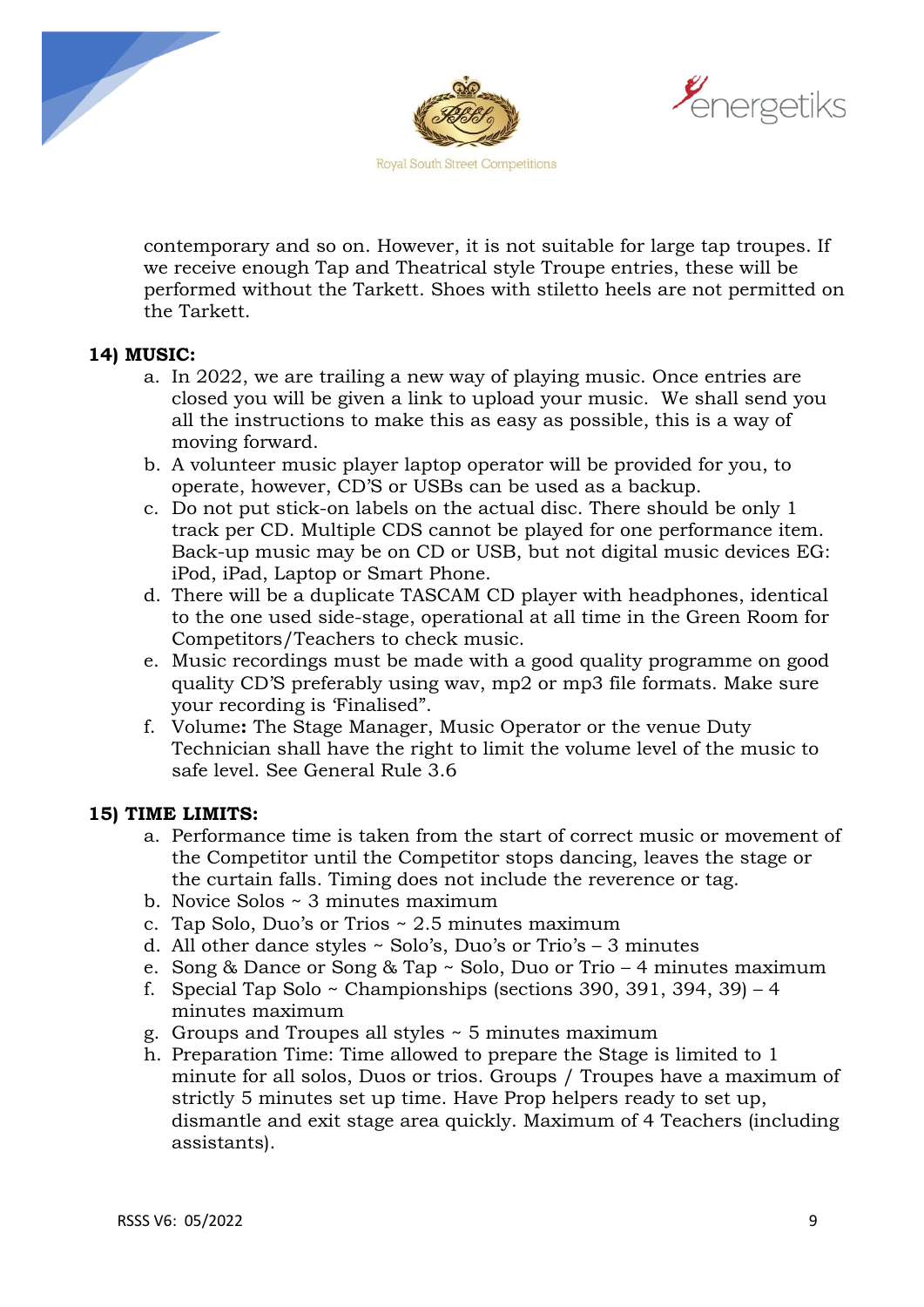





#### **16) SAFETY**

- a. No children unless in current performance item. No babies, pushers, prams allowed backstage at any time.
- b. Electricals ~ All leads, appliances, lights and stage prop lighting for use on 240 volts within the Theatre, must have a current Safety Compliance Tag. This includes any 240-volt circuit supplied by a battery inverter, and any electrical item used in the dressing rooms. EG: hair straighteners, curling wands, Hair dryers, portable CD players & Laptops.
- c. In service safety inspections and testing to Australian Standard 3760, can be performed by your local A or B Grade Electrician. See General Rule 5.7
- d. Any batteries used in a performance, must be sealed and unspillable.
- e. Props must be designed for use on a sloping stage (37mm per metre), and to enable the use of sandbags for hold-down. Glass electrical globes and electrical wiring must be recessed or caged or protected to prevent damage or being touched. Ladders must be industrial, and a Competitor (Soloist or a Group/Troupe member) can only climb the first two steps. Higher climbs require support, Risk Assessment Forms and approval.
- f. Theatre Requirements**:** All Teachers/Competitors whether Solos, Groups/Troupes performing must read 'Theatre Rules' and the "risk Assessment Checklist" on the Royal South Street Society website Competition Page and act where relevant: <http://royalsouthstreet.com.au/competition/dance/>
- g. Dressing Rooms**:** Competitors must change in their designated Dressing Room. No public area is to be used for changing. Dressing Rooms are to be left neat and tidy. Rubbish is to be placed in bins provided.
- h. Vandalism**:** There is to be no graffiti, wanton damage, defacing of furniture or fixtures any act of vandalism made to Dressing Rooms, Auditorium, or any part of the Theatre. Dance Teachers are requested to address this issue with their students prior to the competition. The consequence of any act of vandalism may result in offending Competitor(s) and /or the Dance School involved, being disqualified from the Competition, with costs of repair or damage applied.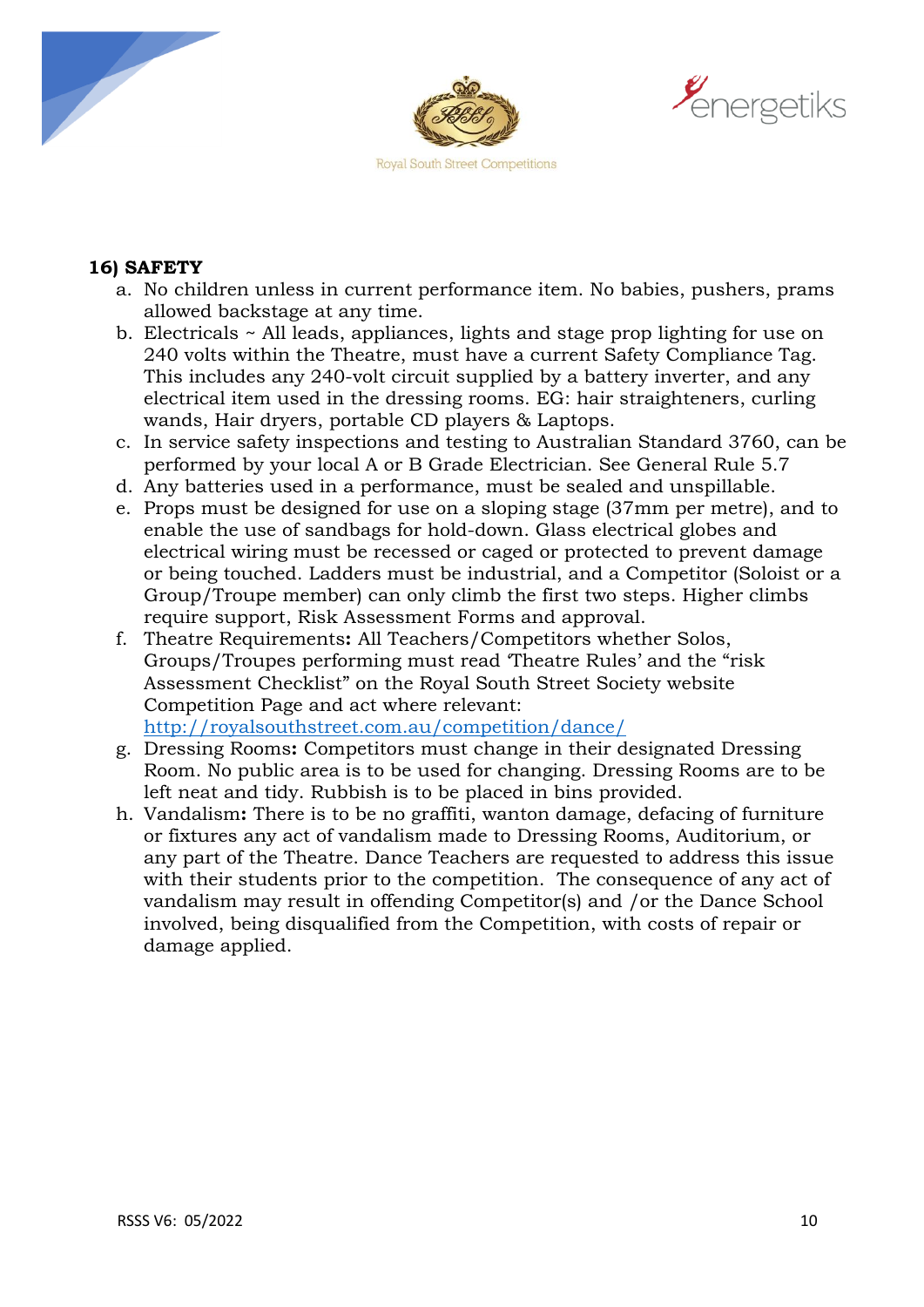





## **SECTIONS, PRIZE MONEY & TROPHIES**

In 2022, we welcome back Energetiks who are in their 14th year of providing us with their generous sponsorship and support.

#### **AGGREGATE TROPHIES**

- **Solo Aggregate ~** Winners of each age group
- **Grand Aggregate ~** Connell Perpetual Trophy & Replica
- **Teachers Aggregate Trophy ~** will be awarded to the teacher at the winning school with the highest aggregate points in groups/troupes' sections by the Commonwealth Society of Teachers Dancing**.**

#### **Novice ~ 6 years to Under 8**

#### **300 Classical Solo ~ Entry Fee \$35**

- \* May be Classical, Demi-Character or Modern
- \* Prizes ~ First: Trophy; Second & Third Medals; HM & HC Ribbons

#### **301 Theatrical Solo ~ Entry Fee \$35**

- \* May be Jazz, Song & Tap or Song & Dance
- \* Prizes ~ First: Trophy; Second & Third Medals; HM & HC Ribbons

#### **Novice ~ 8 years to Under 10**

#### **302 Classical Solo ~ Entry Fee \$35**

- \* May be Classical, Demi-Character or Modern
- \* Prizes ~ First: Trophy; Second & Third Medals; HM & HC Ribbons

#### **303 Theatrical Solo ~ Entry Fee \$35**

- \* May be Jazz, Song & Tap or Song & Dance
- \* Prizes ~ First: Trophy; Second & Third Medals; HM & HC Ribbons

#### **Novice ~ 10 years to Under 12**

#### **304 Classical Solo ~ Entry Fee \$35**

- \* May be Classical, Demi-Character or Modern
- \* Prizes ~ First: Trophy; Second & Third Medals; HM & HC Ribbons

#### **305 Theatrical Solo ~ Entry Fee \$35**

- \* May be Jazz, Song & Tap or Song & Dance
- \* Prizes ~ First: Trophy; Second & Third Medals; HM & HC Ribbons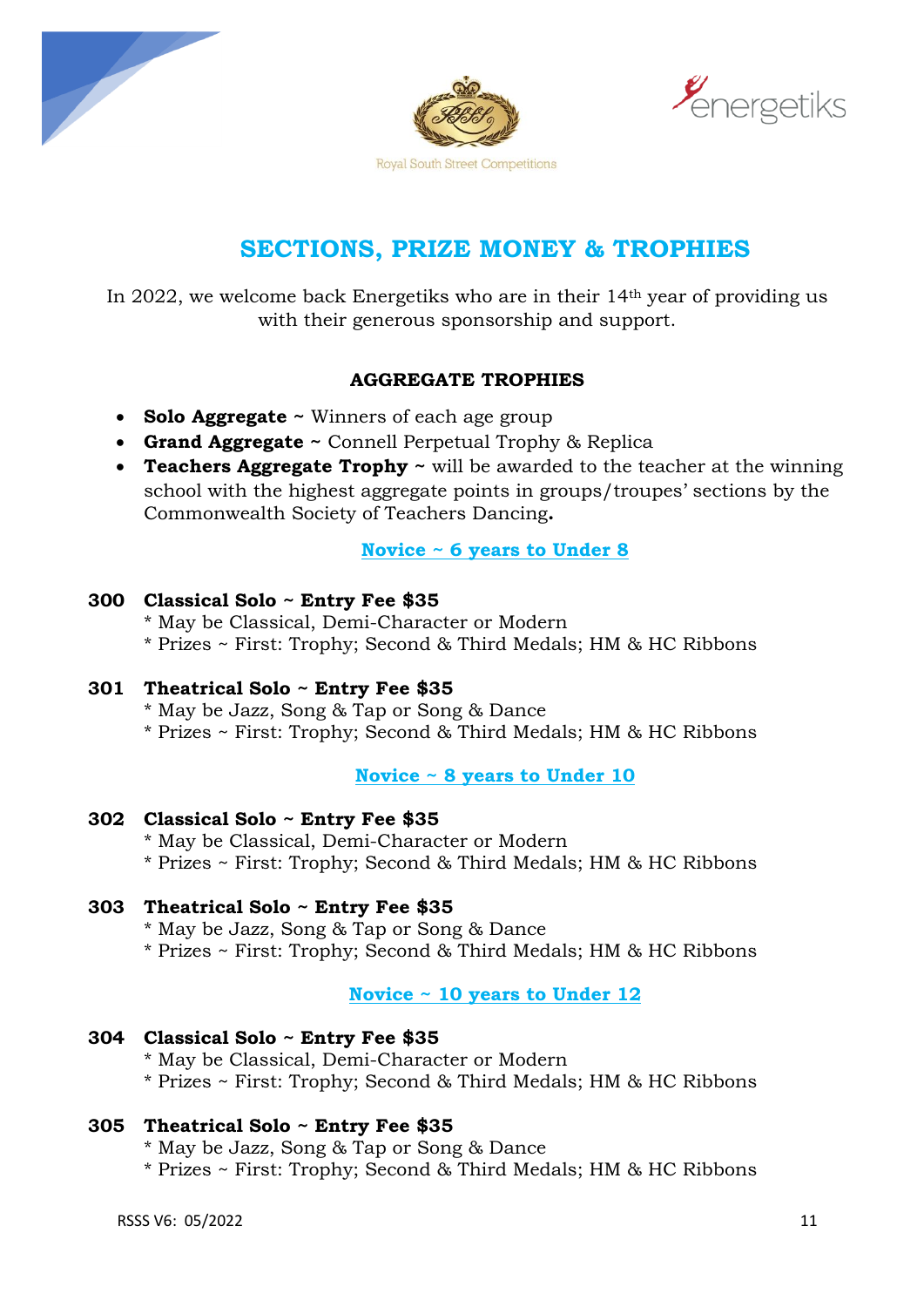





#### **Under 6 years**

## **315 Tap Solo ~ Entry Fee \$35** \* Prizes ~ First: Trophy; Second & Third Medals; HM & HC Ribbons

**317 Song & Dance or Song & Tap Solo ~ Entry Fee \$35** \* Prizes ~ First: Trophy; Second & Third Medals; HM & HC Ribbons

#### **318 Solo ~ Entry Fee \$35**

\* May be Classical, Demi-Character, Modern, Jazz or Musical Theatre \* Prizes ~ First: Trophy; Second & Third Medals; HM & HC Ribbons

#### **6 years to Under 8**

#### **320 Classical Ballet Solo ~ Entry fee \$35** *\* Prizes kindly donated by the Academy of Classical Ballet Ballarat* \* Prizes ~ First: Trophy; Second & Third Medals; HM & HC Ribbons

- **321 Demi-Character Solo ~ Entry Fee \$35** \* Prizes ~ First: Trophy; Second & Third Medals; HM & HC Ribbons
- **322 Modern / Neo- Classical / Spiritual/Liturgical ~ ~ Entry Fee \$35** \* Prizes ~ First: Trophy; Second & Third Medals; HM & HC Ribbons

#### **324 Jazz Solo ~ Entry Fee \$35** \* Prizes ~ First: Trophy; Second & Third Medals; HM & HC Ribbons

- **325 Tap Solo ~ Entry Fee \$35** \* Prizes ~ First: Trophy; Second & Third Medals; HM & HC Ribbons
- **326 ~ Song & Tap Solo ~ Entry Fee \$35** \* Prizes ~ First: Trophy; Second & Third Medals; HM & HC Ribbons

#### **327 ~ Song & Dance Solo ~ Entry Fee \$35**

\* Prizes ~ First: Trophy; Second & Third Medals; HM & HC Ribbons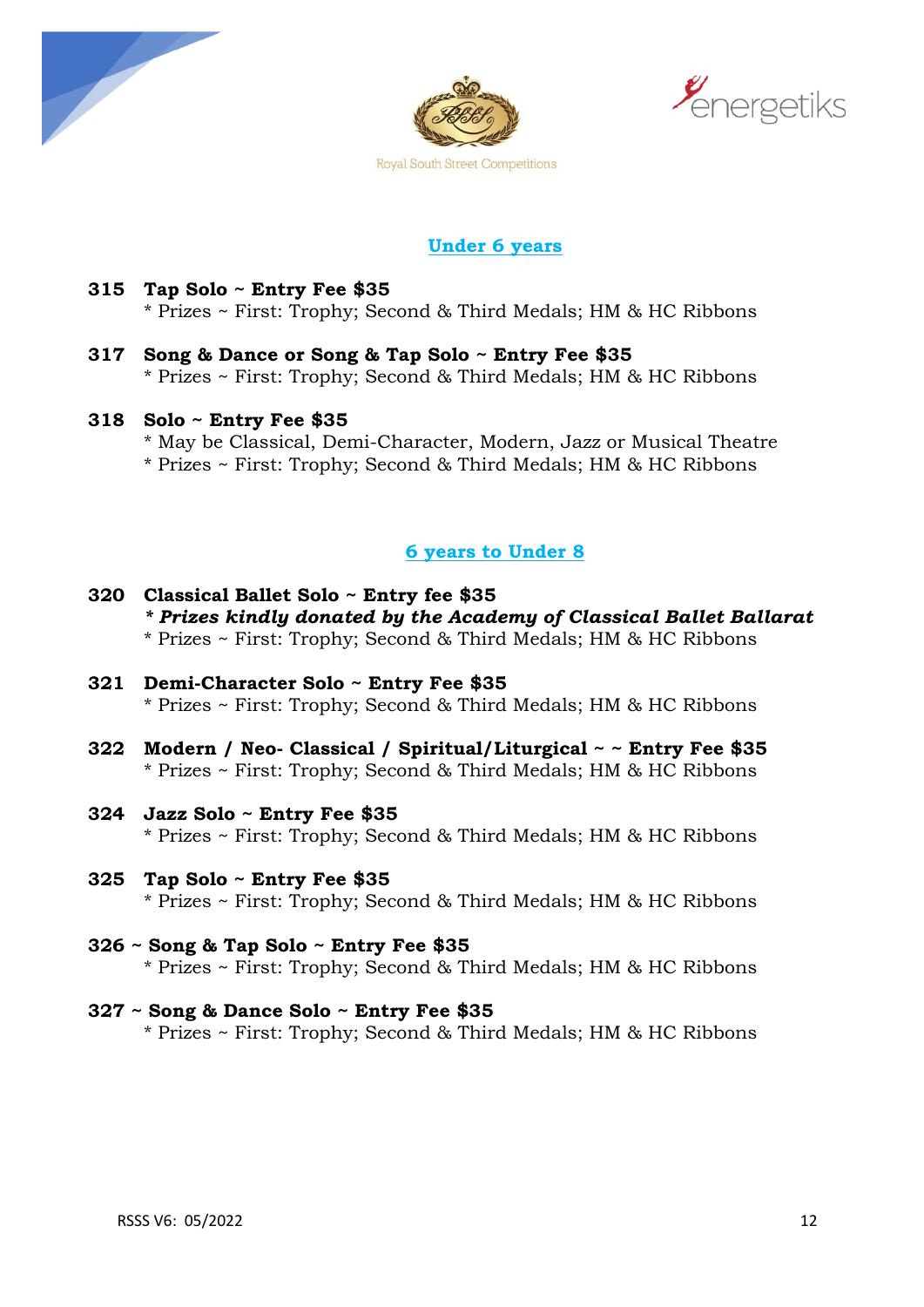





#### **8 years to Under 10**

- **330 Classical Ballet Solo ~ Entry Fee \$35** *\* Trophies gift of Dr A Cole* \* Prizes ~ Trophies ~ First, Second & Third, HM & HC Ribbons
- **331 Demi-Character Solo ~ Entry Fee \$35** \* Prizes ~ First Trophy; Second & Third Medals, HM & HC Ribbons
- **332 Modern / Neo- Classical / Spiritual/Liturgical ~ Entry Fee \$35** \* Prizes ~ First Trophy; Second & Third Medals, HM & HC Ribbons
- **334 Jazz Solo ~ Entry Fee \$35** \* Prizes ~ First Trophy; Second & Third Medals, HM & HC Ribbons
- **335 Tap Solo ~ Entry Fee \$35** \* Prizes ~ First Trophy; Second & Third Medals, HM & HC Ribbons
- **336 Song & Tap Solo ~ Entry Fee \$35** \* Prizes ~ First Trophy; Second & Third Medals, HM & HC Ribbons
- **337 Song & Dance Solo ~ Entry Fee \$35** \* Prizes ~ First Trophy; Second & Third Medals, HM & HC Ribbons
- **338 Contemporary Solo ~ Entry Fee \$35** \* Prizes ~ First Trophy; Second & Third Medals, HM & HC Ribbons
- **339 Lyrical Solo ~ Entry Fee \$35** \* Prizes ~ First Trophy; Second & Third Medals, HM & HC Ribbons

#### **10 years to Under 12**

- **340 Classical Ballet Solo ~ Entry Fee \$35** *\* Trophies gift of Dr A Cole* \* Prizes ~ Trophies: First, Second, Third, HM & HC Ribbons
- **341 Demi-Character Solo ~ Entry Fee \$35** \* Prizes ~ First Trophy; Second & Third Medals, HM & HC Ribbons
- **342 Modern / Neo Classical/ Spiritual/Liturgical Solo ~ Entry Fee \$35** \* Prizes ~ First Trophy; Second & Third Medals, HM & HC Ribbons
- **343 Contemporary Solo ~ Entry Fee \$35**

\* Prizes ~ First Trophy; Second & Third Medals, HM & HC Ribbons

RSSS V6: 05/2022 13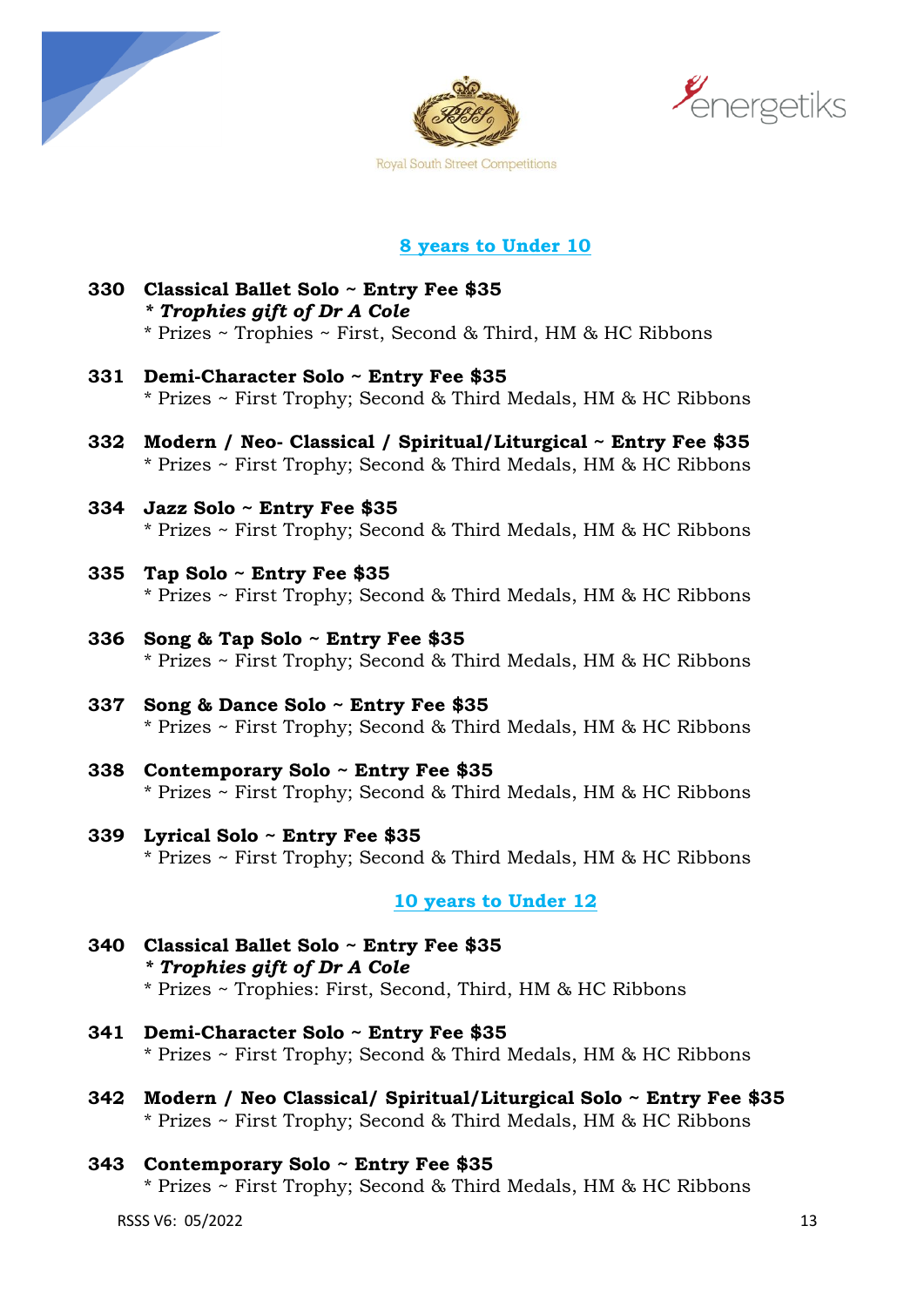





- **344 Jazz Solo ~ Entry Fee \$35** *\* Jasmine Carpenter Encouragement Trophy - tbc* \* Prizes ~ First Trophy; Second, Third Medals, HM & HC Ribbons
- **345 Tap Solo ~ Entry Fee \$35** \* Prizes ~ First Trophy; Second & Third Medals, HM & HC Ribbons
- **346 Song & Tap Solo ~ Entry Fee \$35** \* Prizes ~ First Trophy; Second & Third Medals, HM & HC Ribbons
- **347 Song & Dance Solo ~ Entry Fee \$35** \* Prizes ~ First Trophy; Second & Third Medals, HM & HC Ribbons
- **348 Lyrical Solo ~ Entry Fee \$35** \* Prizes ~ First Trophy; Second & Third Medals, HM & HC Ribbons

#### **12 years to Under 14**

- **350 Classical Ballet Solo ~ Entry Fee \$35** *\* Trophies gift of Dr A Cole* \* Prizes ~ Trophies First, Second, Third. HM & HC Ribbons
- **351 Demi-Character Solo ~ Entry Fee \$35** \* Prizes ~ First Trophy; Second & Third Medals, HM & HC Ribbons
- **352 Neo-Classical Solo ~ Entry Fee \$35** *\* A dancer may enter 352 & 353* \* Prizes ~ First Trophy; Second & Third Medals, HM & HC Ribbons
- **353 Contemporary Solo ~ Entry Fee \$35** *\* A dancer may enter 352 & 353* \* Prizes ~ Trophies First, Second & Third. HM & HC Ribbons
- **354 Jazz Solo ~ Entry Fee \$35** \* Prizes ~ First Trophy; Second & Third Medals, HM & HC Ribbons
- **355 Tap Solo ~ Entry Fee \$35** \* Prizes ~ First Trophy; Second & Third Medals, HM & HC Ribbons
- **356 Song & Tap Solo ~ Entry Fee \$35** \* Prizes ~ First Trophy; Second & Third Medals, HM & HC Ribbons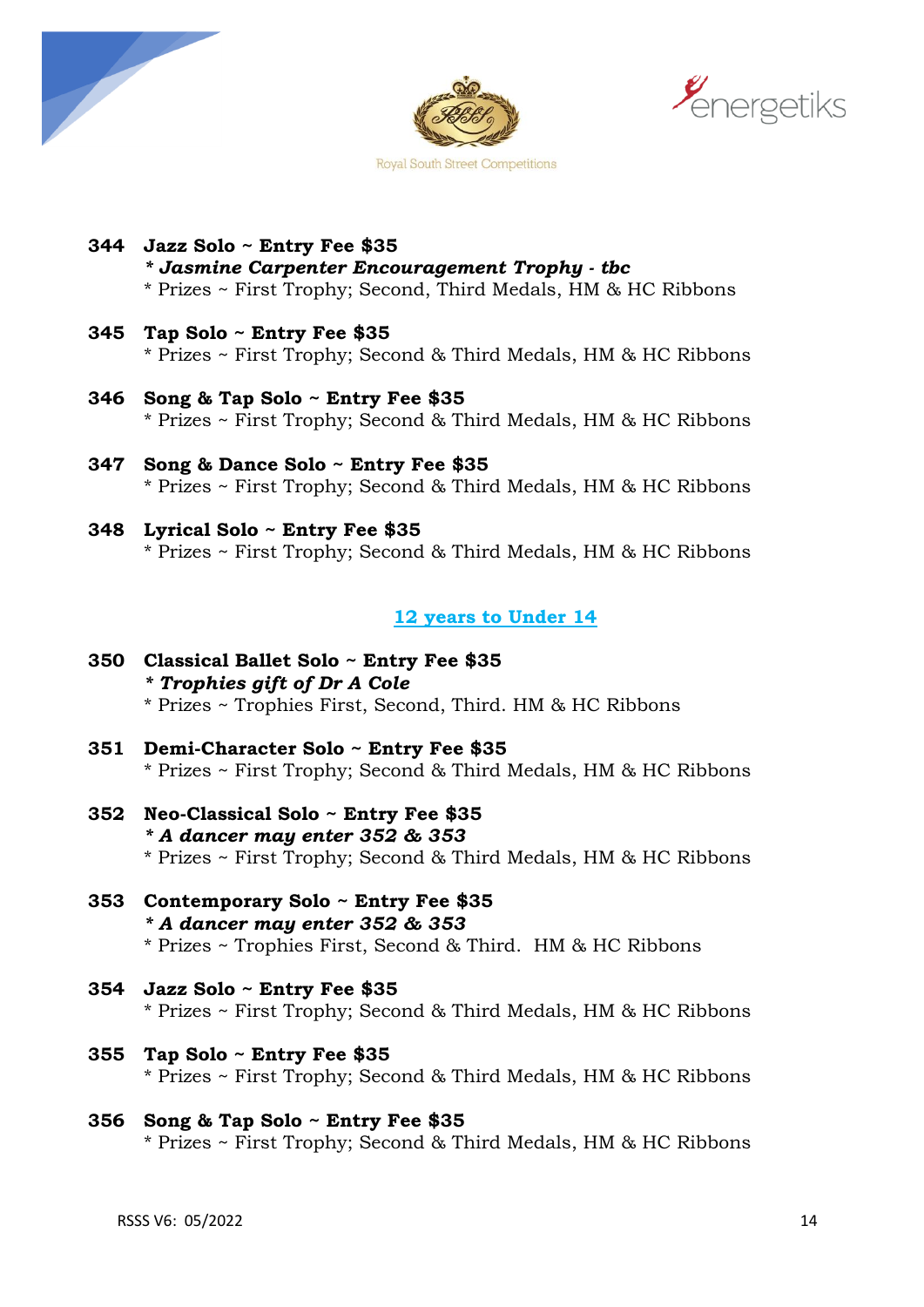





#### **357 Song & Dance Solo ~ Entry Fee \$35**

\* Prizes ~ First Trophy; Second & Third Medals, HM & HC Ribbons

#### **358 Lyrical Solo ~ Entry Fee \$35**

\* Prizes ~ First Trophy; Second & Third Medals, HM & HC Ribbons

#### **14 years & Under 16**

*\*\* BALLARAT ARTS FOUNDATION ENCOURAGEMENT AWARD - tbc* One Award of \$100 will be presented to the competitor with the highest points across all divisions in section 360 Classical Solo who is worthy of encouragement.

- **360 Classical Ballet Solo ~ Entry Fee \$35** *\* This dance cannot be repeated in section 384.* \* Prizes ~ First Trophy; Second & Third Medals, HM & HC Ribbons **361 Demi-Character Solo ~ Entry Fee \$35** \* Prizes ~ First Trophy; Second & Third Medals, HM & HC Ribbons
- **362 Neo-Classical Solo ~ Entry Fee \$35**
	- *\* A dancer may enter 362 & 363.*
	- *\* Trophy gift of Ballarat Trophies & Gifts - tbc*

\* Prizes ~ First Trophy; Second & Third Medals, HM & HC Ribbons

- **363 Contemporary Solo ~ Entry Fee \$35** *\* A dancer may enter 362 & 363.* \* Prizes ~ First Trophy; Second & Third Medals, HM & HC Ribbons
- **364 Jazz Solo ~ Entry Fee \$35** \* Prizes ~ First Trophy; Second & Third Medals, HM & HC Ribbons
- **365 Tap Solo ~ Entry Fee \$35** \* Prizes ~ First Trophy; Second & Third Medals, HM & HC Ribbons
- **366 Song & Tap Solo ~ Entry Fee \$35 \*** *The overall winner will receive the Yvonne Barrett Perpetual Trophy (held for 11 months)*

\* Prizes ~ First Trophy; Second & Third Medals, HM & HC Ribbons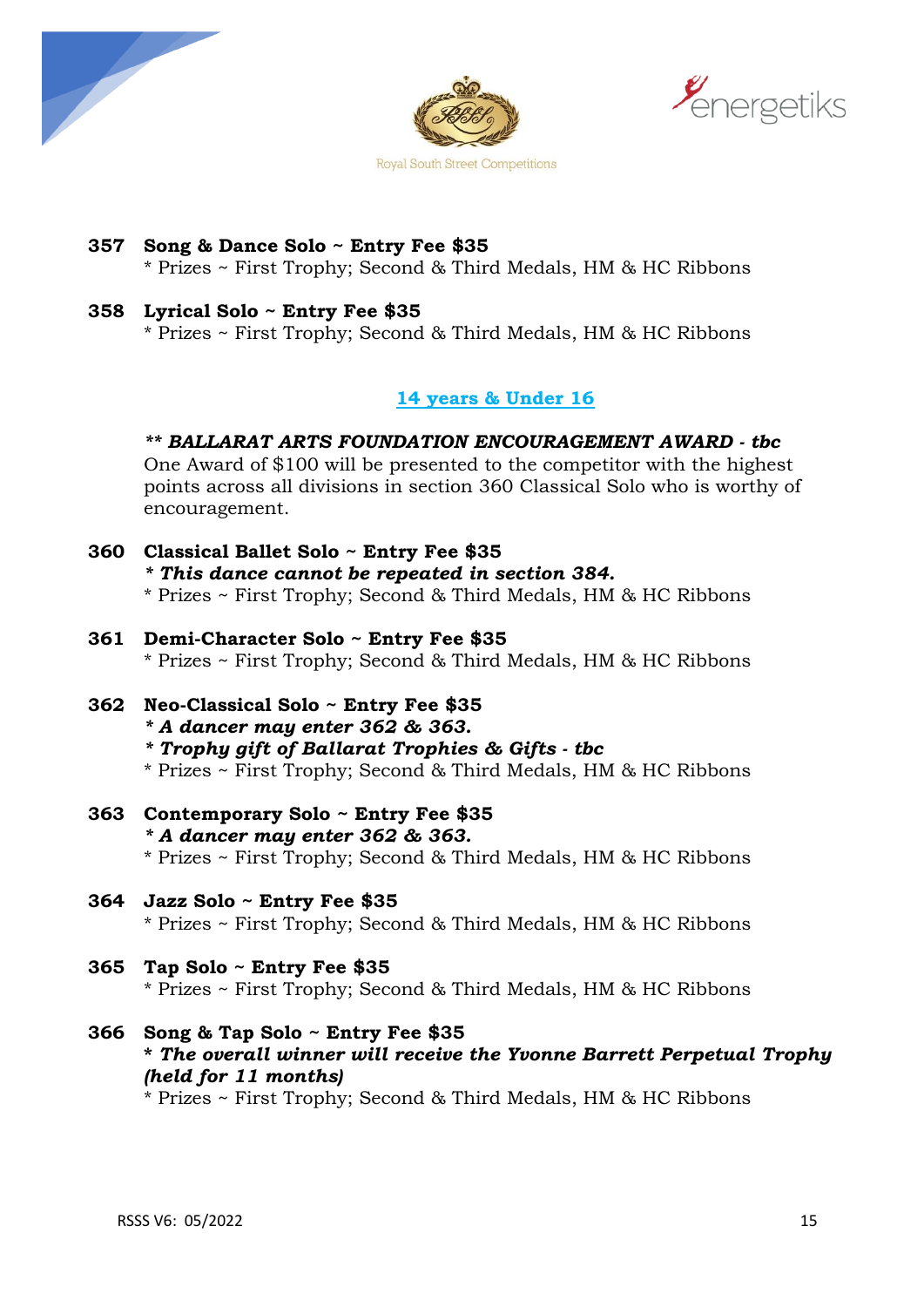





#### **367 Song & Dance Solo ~ Entry Fee \$35 \*** *The overall winner will receive the Marquis Family Perpetual Trophy (held for 11 months)*

\* Prizes ~ First Trophy; Second & Third Medals, HM & HC Ribbons

#### **368 Lyrical Solo ~ Entry Fee \$35**

\* Prizes ~ First Trophy; Second & Third Medals, HM & HC Ribbons

#### **16 years & Over**

*\*\* BALLARAT ARTS FOUNDATION ENCOURAGEMENT AWARD: tbc* One Award of \$100 will be presented to the competitor with the highest points across all divisions in section 370 Classical Solo who is worthy of encouragement.

#### **370 Classical Solo ~ Entry Fee \$35**

#### *\* This dance cannot be repeated in section 384*

\* The winner will receive a trophy "in memory of Jim and Marge Welsh". Jim and Marge were icons in the world of Ballroom, especially in Ballarat. \* Prizes ~ First Trophy; Second & Third Medals, HM & HC Ribbons

#### **371 Demi-Character Solo ~ Entry Fee \$35**

\* Prizes ~ First Trophy; Second & Third Medals, HM & HC Ribbons

#### **372 Neo-Classical Solo ~ Entry Fee \$35**

\* Prizes ~ First Trophy; Second & Third Medals, HM & HC Ribbons

#### **373 Contemporary Solo ~ Entry Fee \$35**

#### *\* This dance cannot be repeated in section 384*

\* Prizes ~ First Trophy; Second & Third Medals, HM & HC Ribbons

#### **374 Jazz Solo ~ Entry Fee \$35**

\* Prizes ~ First Trophy; Second & Third Medals, HM & HC Ribbons

#### **375 Tap Solo ~ Entry Fee \$35**

\* Prizes ~ First Trophy; Second & Third Medals, HM & HC Ribbons

#### **376 Song & Tap Solo ~ Entry Fee \$35** *\* Winner will be presented with Barbara Lynch Perpetual Memorial Trophy.*

Prizes ~ Trophies First, Second & Third. HM & HC Ribbons

RSSS V6: 05/2022 16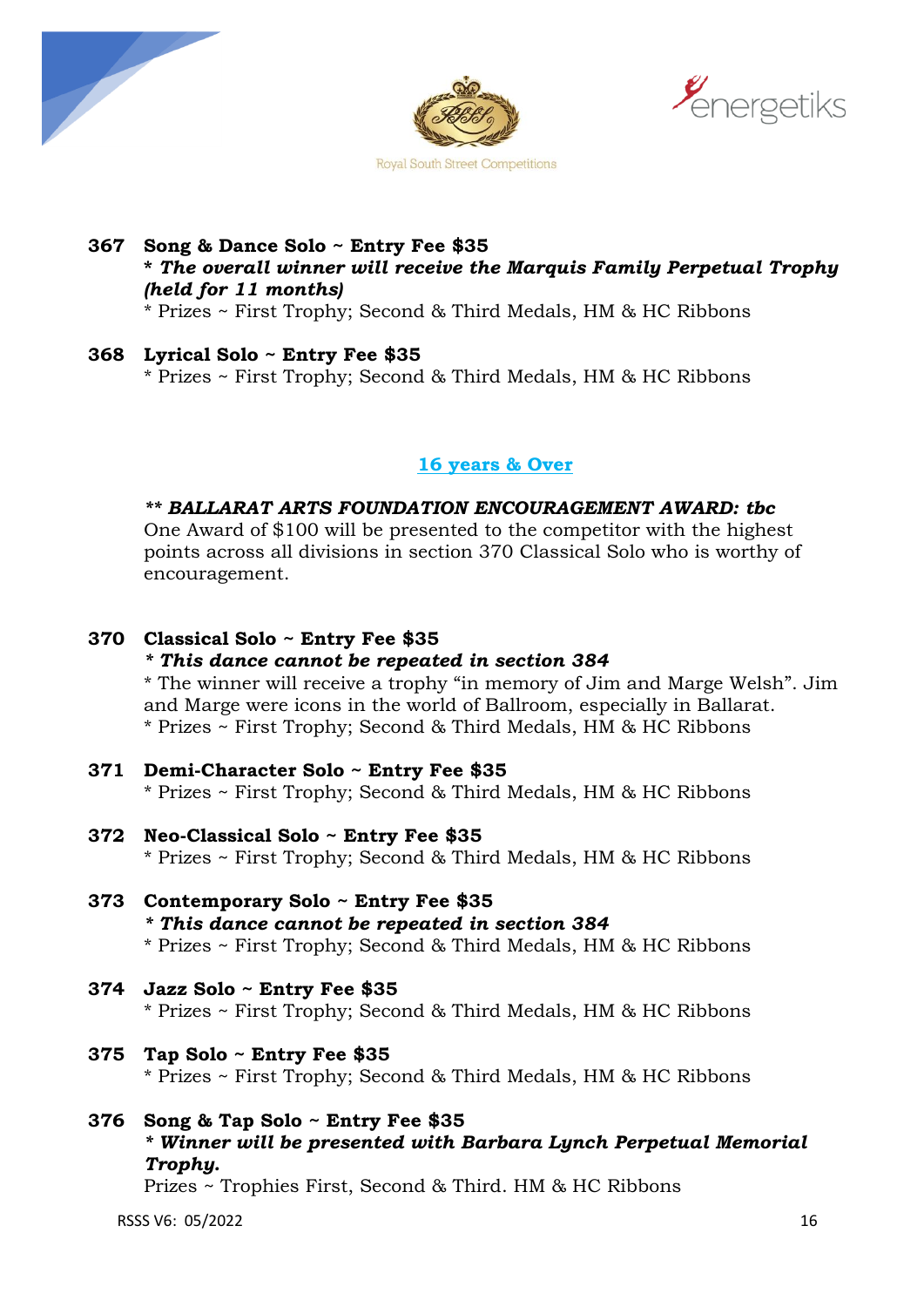





#### **377 Song & Dance Solo ~ Entry Fee \$35**

\* Prizes ~ First Trophy; Second & Third Medals, HM & HC Ribbons

#### **378 Lyrical Solo ~ Entry Fee \$35**

\* Prizes ~ First Trophy; Second & Third Medals, HM & HC Ribbons

## **Duo or Trio Sections**

Dancers may enter *one* dance in the "Classical' section and *one* dance in the "Theatrical' section. Time limits are listed in the Rules.

#### **Under 13 years**

## **440 Classical Ballet Duo/Trio~ Entry Fee \$38 \*** *May be Classical, Demi-Character or Modern Dance* \* Prizes ~ First Trophy; Second & Third Medals, HM & HC Ribbons **448 Theatrical Duo or Trio ~ Entry Fee \$38**

# *\* May be Jazz, Tap, Song & Tap or Song & Dance*

\* Prizes ~ First Trophy; Second & Third Medals, HM & HC Ribbons

#### **Open Age**

#### **470 Classical Ballet Duo/Trio~ Entry Fee \$38 \*** *May be Classical, Demi-Character or Modern Dance* \* Prizes ~ First Trophy; Second & Third Medals, HM & HC Ribbons

#### **478 Theatrical Duo or Trio ~ Entry Fee \$38**

*\* May be Jazz, Tap, Song & Tap or Song & Dance*

\* Prizes ~ First Trophy; Second & Third Medals, HM & HC Ribbons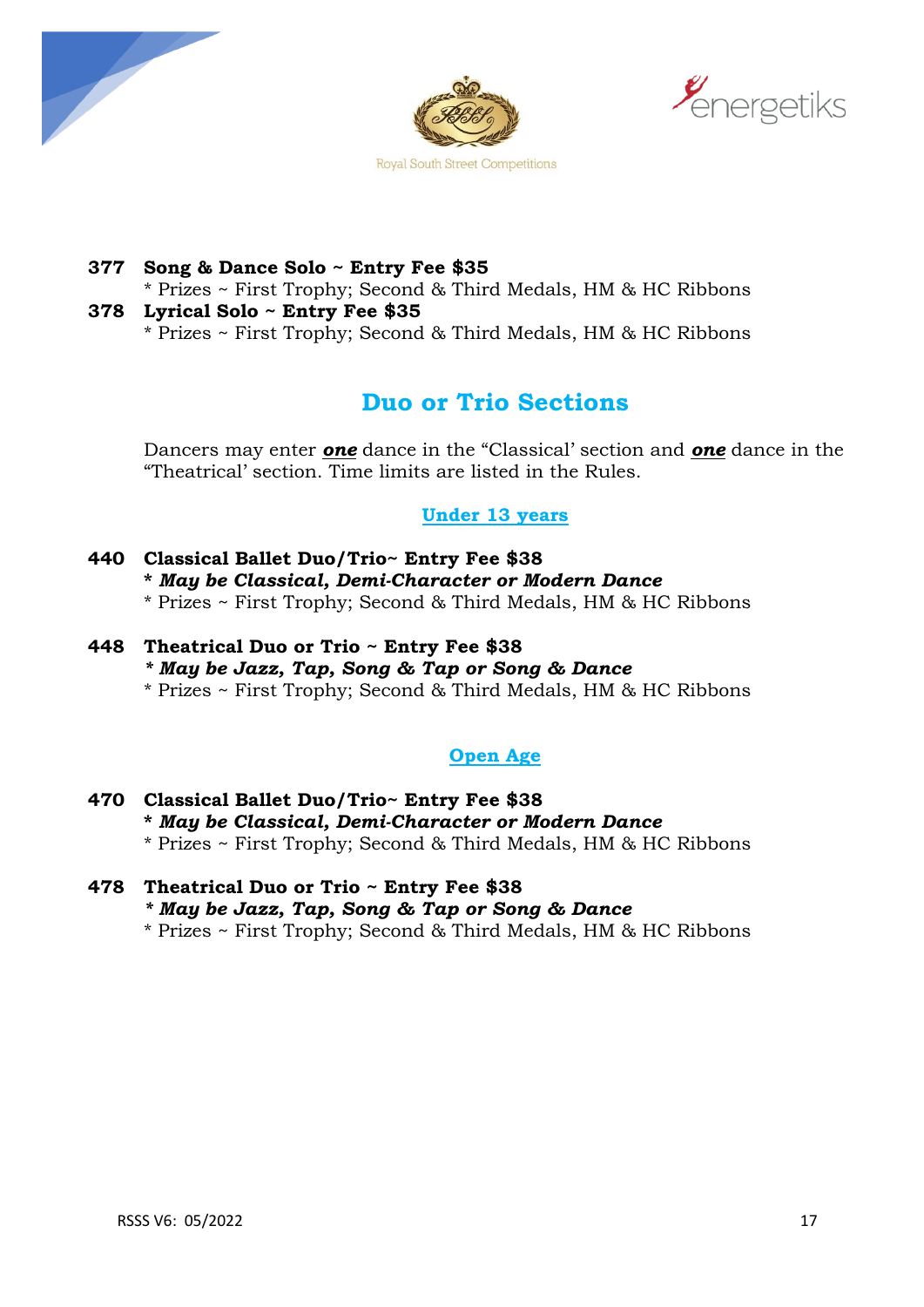





## **Championship Items**

#### **Energetiks Vouchers to the value of 1st prize money kindly donated to 1st prize winners.**

#### **380 Under 12 years ~ Ballarat Ballet Guild Junior Ballet Championship ~ Entry Fee \$45**

\* Competitors must compete in at least two other solo sections, one of which must be a Classical Solo and must not repeat the dances of the other sections. One Classical Solo only to be performed.

\* The winner will receive a trophy generously donated by Dance School of Distinction

\* Prizes ~ First \$120 + Trophy; Second Trophy & Third Trophy, HM & HC Ribbons

#### **381 12 years to Under 14 ~ The Dr A M Cole Intermediate Classical Ballet Championship ~ Entry Fee \$45**

\* Competitors must compete in at least two other sections, once of which must be a Classical Solo and must not repeat the dance of the other sections. One Classical Solo only to be performed.

\* The winner will receive a perpetual shield kindly donated by Kerryn Gledhill.

\* Prizes ~ First  $$300 + Trophy$ , Second  $$200 + Medal & Third $100 + Medal$ , HM & HC Ribbons

#### **384 14 years & Over ~ The BWC Classical Cup Championship sponsored by Ballarat Women's Clinic~ Entry Fee \$45**

\* This section is open to any dancer over the age of 14 years. To qualify dancers must also compete in an appropriate age Classical Solo Section. Competitors will perform one Classical Solo. This dance **cannot** be performed or repeated in any other section.

\* The winner of this section will have their name inscribed on "The Waight Ballet Championship Perpetual Trophy" and receive a replica of the trophy and will also receive the "The Carol Trenfield Perpetual Trophy" to be held for 11 months.

\* The winner will repeat their performance during the evening session (Saturday, 1st October).

 $*$  Prizes ~ First \$1000 + Trophy; Second \$300 + Medal; Third \$200 + Medal. HM & HC Ribbons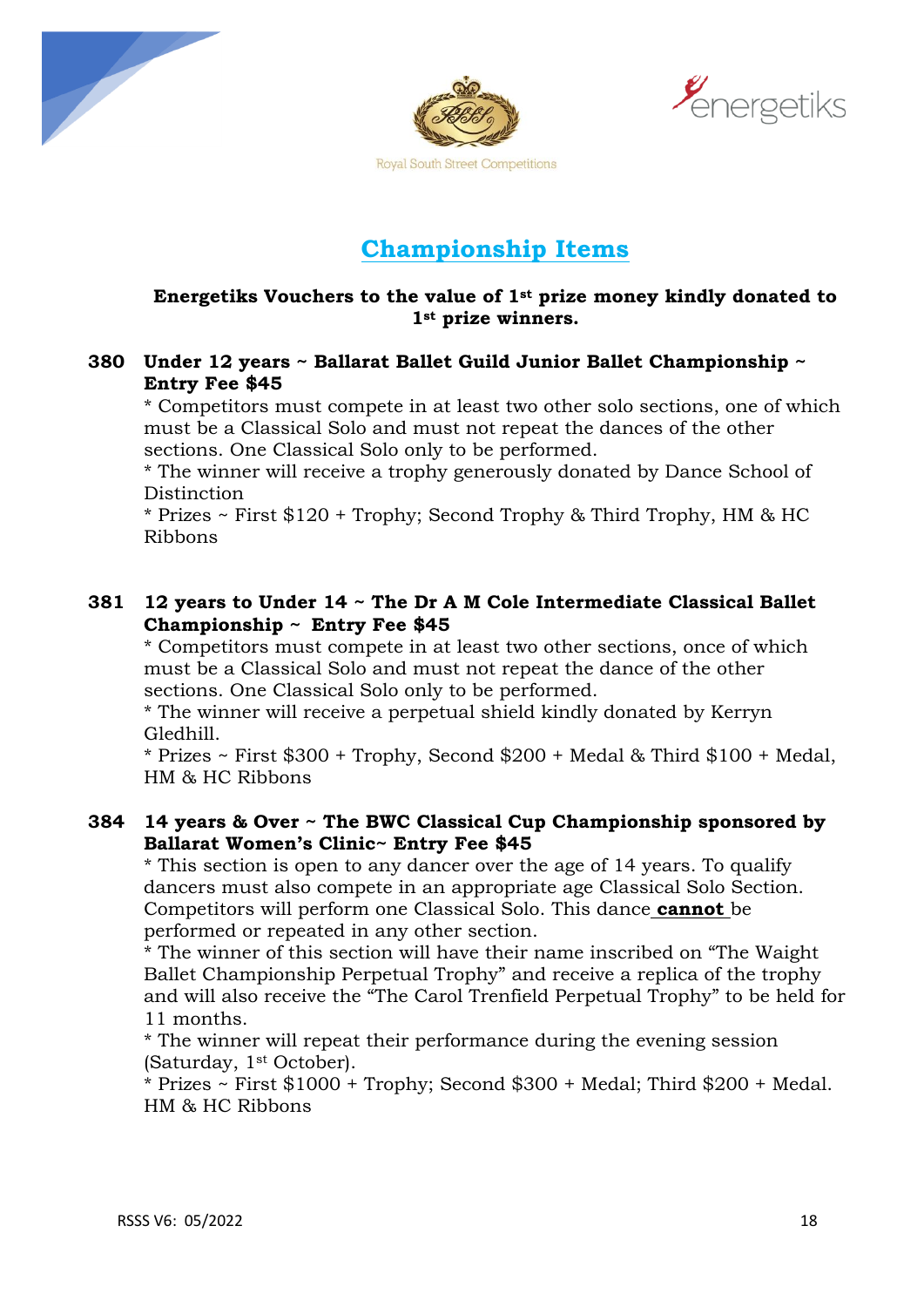





#### **386 14 years & Over ~ Coltman Modern Pirouette Championship ~ Entry Fee \$45**

\* Dancers must also compete in either 372 or 373(or both) if 16 years and older 362 or 363 (or both) if under 16 years of age. The competitor cannot repeat a dance from either section.

\* This solo may be any Modern Style.

\* Winner of this item will receive the Pirouette Trophy to be held for 11 months + Replica.

\* Prizes ~ First \$500 + Trophy & Replica; Second \$300 + Trophy; Third \$200 + Trophy. HM & HC Ribbons

#### **390 Under 12 years ~ Junior Tap Championship ~ Entry \$45**

\* Competitors should perform in at least two other solo sections, one of which must be a Tap Solo, and not repeat the dances of the other sections. This dance shall incorporate slow, and speed tapping without leaving the stage.

\* The winner will be awarded a trophy gift of Mr & Mrs R Harrington in memory of Mrs Eva Harrington.

\* Prizes ~ First: \$100 tbc + Trophy; Second & Third Medals; HM & HC Ribbons

#### **391 12 to Under 14 years - Intermediate Tap Championship ~ Entry \$45**

\* Competitors should perform in at least two other solo sections, one of which must be a Tap Solo, and not repeat the dances of the other sections. This dance shall incorporate slow, and speed tapping without leaving the stage.

\* The winner will also be awarded a trophy gift of Mr & Mrs R Harrington in memory of Mrs Eva Harrington.

\* Prizes ~ First: \$300 tbc + Trophy; Second Trophy; Third Trophy; HM & HC Ribbons

#### **392 14 years & Over ~ UFS Dispensaries Senior Theatrical Championship ~ Entry Fee \$45**

\* Competitors should perform in at least two other solo sections during this competition and must not repeat the dances of the other sections.

\* Competitors will perform two dances:

#### **a) Tap Solo any style**

#### **b) Song & Dance (No Tapping)**

\* Winner will repeat their performance during the evening of Saturday, 1st October.

\* Prizes ~ First \$300 + Trophy; Second Trophy; Third Trophy; HM & HC Ribbons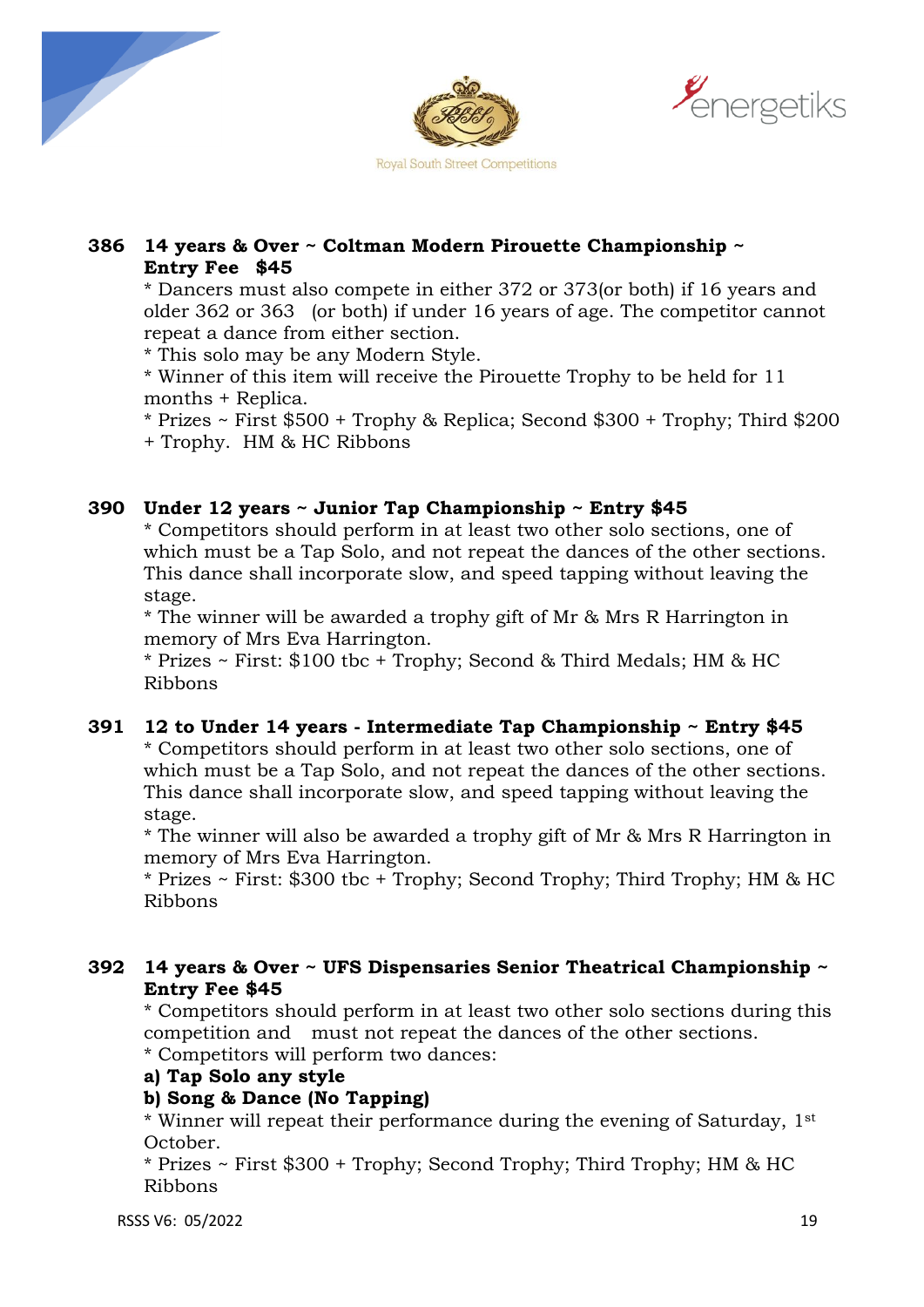





#### **394 14 to 16 years ~ Advanced Tap Championship ~ Entry \$45**

\* Competitors should perform in at least two other solo sections **one of which must be a Tap** Solo; during this competition, and not repeat the dances of the other sections. This dance shall incorporate slow, and speed tapping without leaving the stage.

\* Winner will also receive the June Plater Cup

\* Prizes ~ First \$300 tbc + Cup; Second & Third Medals; HM & HC Ribbons

#### **395 16 years & Over ~ UFS Dispensaries Senior Tap Championship ~ Entry Fee \$45**

\* Competitors should perform in at least two other solo sections during this competition, and not repeat the dances of the other sections. This dance shall incorporate slow, and speed tapping without leaving the stage.

\* Winner will also receive the Palmer Perpetual Trophy.

\* Prizes ~ First \$300 + Trophy; Second & Third Medals; HM & HC Ribbons

#### **396 Under 12 years ~ Junior Jazz Championship ~ Entry Fee \$45**

\* Competitor must perform two solo in either Jazz, Contemporary or Theatrical Styles. Competitor must perform Jazz routine in the championship.

\* First: \$200 tbc + Trophy; Second & Third Medals; HM & HC Ribbons

#### **397 12 years to under 14 ~ Intermediate Jazz Championship ~ Entry Fee \$45**

\* Competitor must perform two solo in either Jazz, Contemporary or Theatrical Styles. Competitor must perform Jazz routine in the championship.

\* First: \$200 tbc + Trophy; Second & Third Medals; HM & HC Ribbons

#### **398 14 years and over ~ Senior Jazz Championship ~ Entry Fee ~ \$45**

\* Competitor must perform two solo in either Jazz, Contemporary or Theatrical Styles. Competitor must perform Jazz routine in the championship.

\* First: \$300 tbc + Trophy; Second & Third Medals; HM & HC Ribbons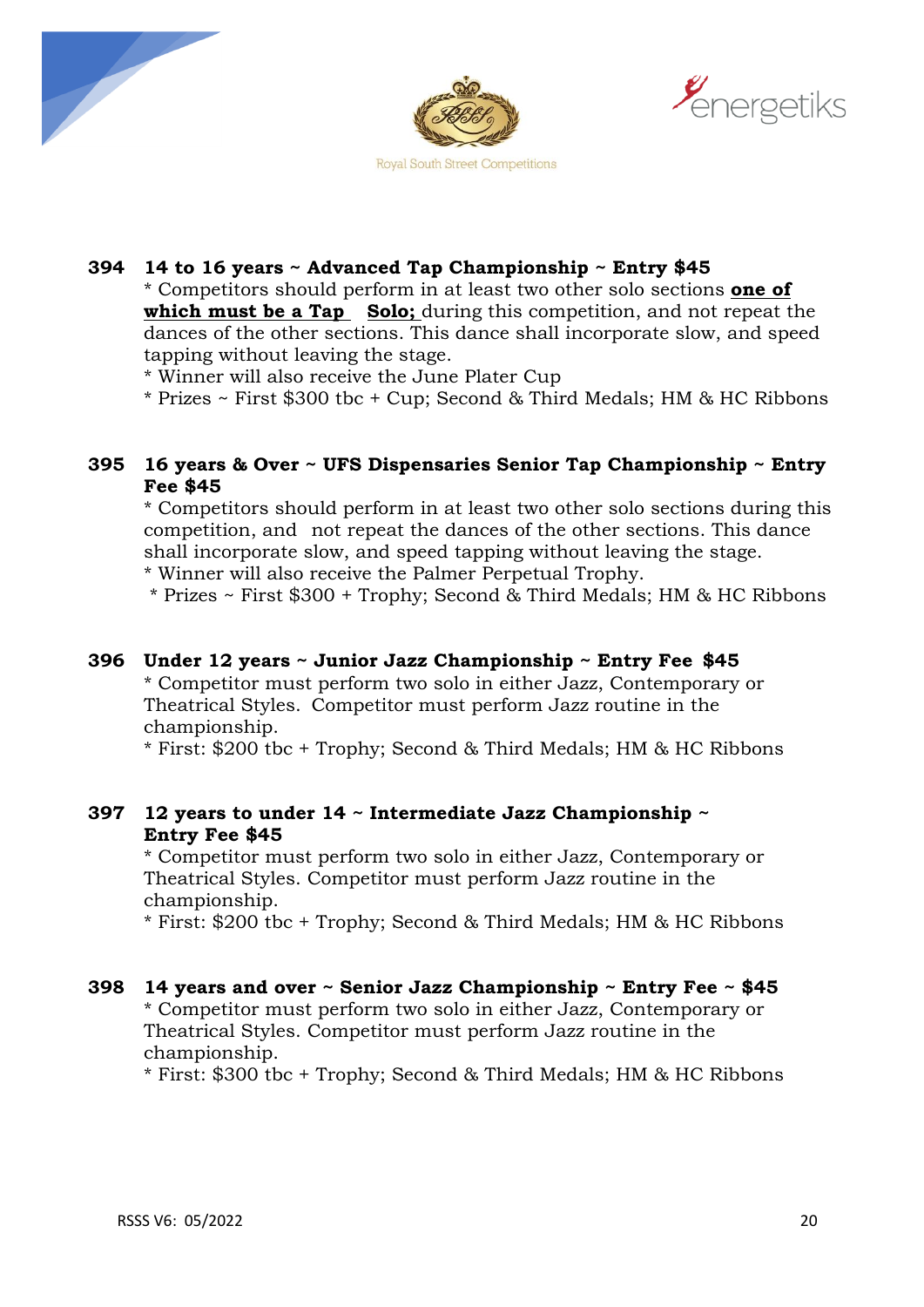





## **Groups & Troupes**

#### **920 Classical Ballet Troupe ~ Entry Fee \$40**

- \* 8 years and under
- \* May be Classical, Demi-Character or Modern Dance
- \* Prizes: **TBC**~ First \$50; Second \$35; Third \$15

#### **928 Theatrical Troupe ~ Entry Fee \$40**

- \* 8 years and under
- \* May be Tap, Jazz, Song & Tap or Song & Dance
- \* Prizes **TBC** ~ First \$50; Second \$35; Third \$15

#### **930 Classical Group ~ Entry Fee \$40**

- **\*** 10 years and under
- \* May be Classical, Demi-Character
- \* Prizes **TBC** ~ First \$60; Second \$35; Third \$15

#### **932 Modern Group ~ Entry Fee \$40**

**\*** 10 years and under \* Prizes **TBC** ~ First \$60; Second \$35; Third \$15

#### **934 Jazz Troup ~ Entry Fee \$40**

**\*** 10 years and under

\* Prizes **TBC** ~ First \$60; Second \$35; Third \$15

#### **938 Theatrical Troupe ~ Entry Fee \$40**

- **\*** 10 years and under
- \* May be Tap, Song & Tap or Song & Dance
- \* Prizes **TBC** ~ First \$60; Second \$35; Third \$15

#### **940 Classical Ballet Group ~ Entry Fee \$40**

- \* 13 years and under
- \* Winner will receive the Lily Piper Perpetual Trophy
- \* Prize money gift of Dr A Cole
- \* Prizes **TBC** ~ First \$75; Second \$50; Third \$40

#### **942 Modern Group ~ Entry Fee \$40**

- \* 13 years and under
- \* Prizes **TBC** ~ First \$75; Second \$50; Third \$40

#### **944 Jazz Troupe ~ Entry Fee \$40**

- \* 13 years and under
- \* Prizes **TBC** ~ First \$75; Second \$50; Third \$40

RSSS V6: 05/2022 21 22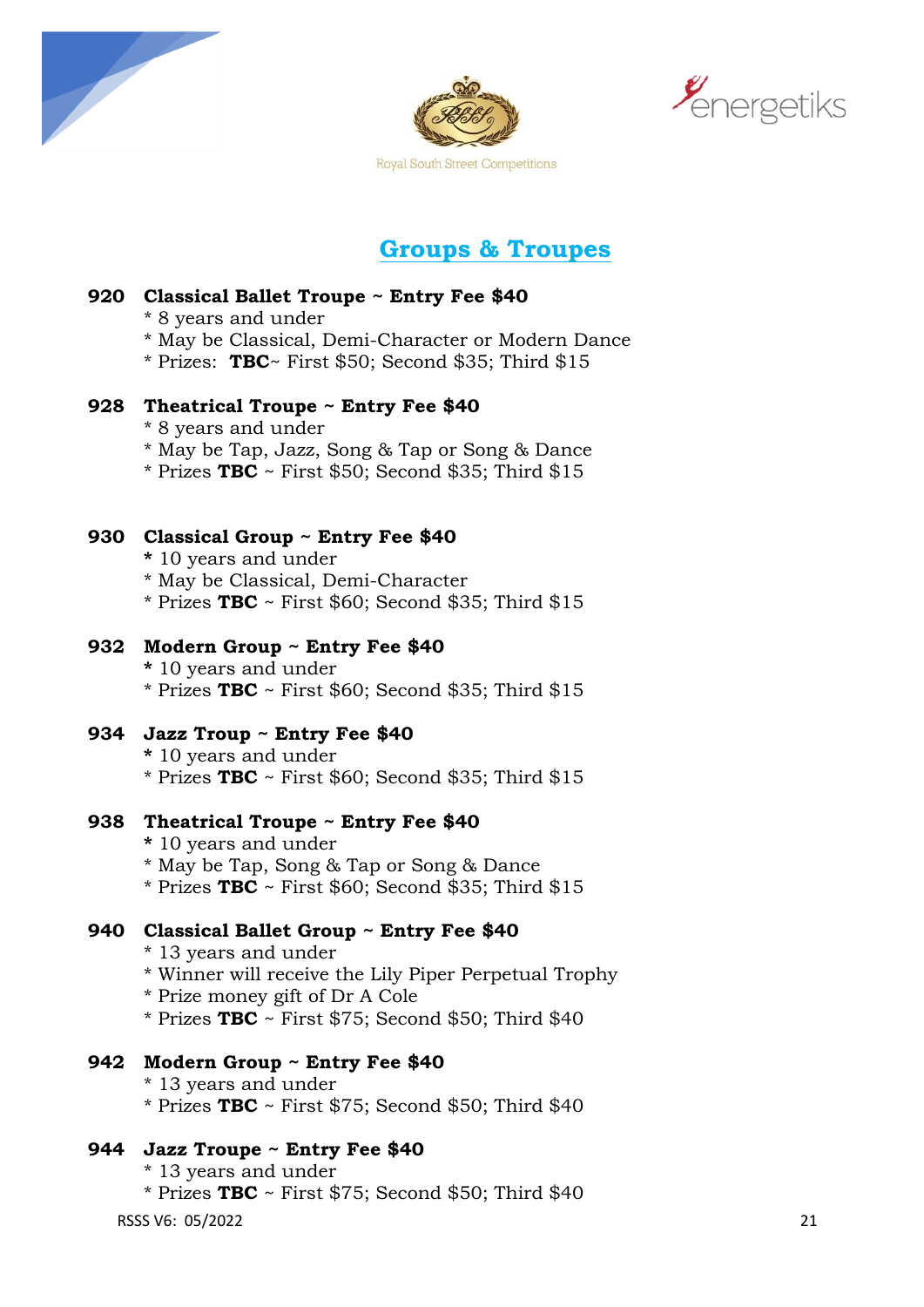



**Royal South Street Competitions** 

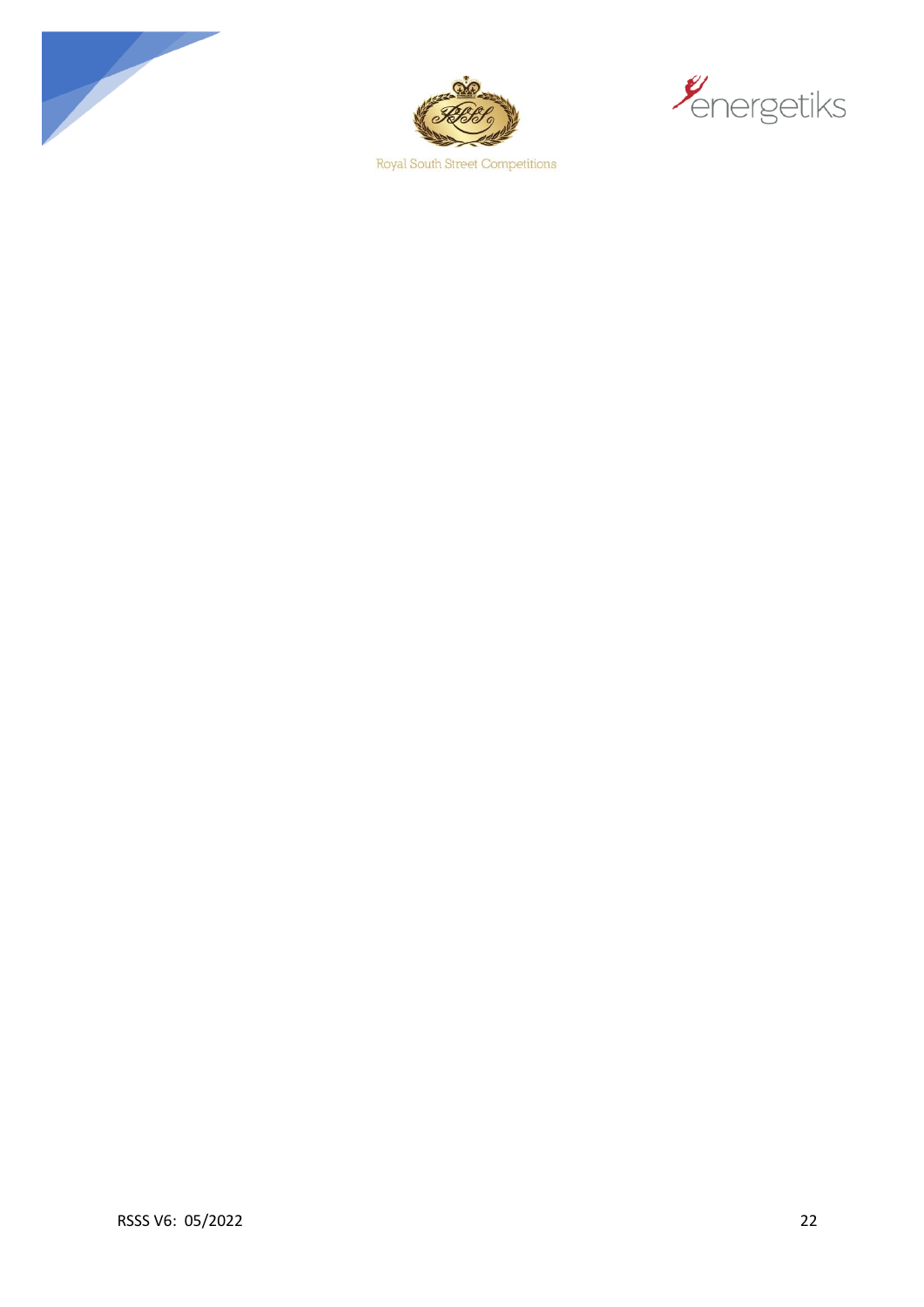





#### **945 Tap Troupe ~ Entry Fee \$40**

- \* 13 years and under
- \* Prizes **TBC** ~ First \$75; Second \$50; Third \$40

#### **946 Song & Tap Troupe ~ Entry Fee \$40**

**\*** 13 years and under \* Prizes **TBC** ~ First \$75; Second \$50; Third \$40

#### **947 Song & Dance Troupe ~ Entry Fee \$40**

\* 13 years and under \* Prizes **TBC** ~ First \$75; Second \$50; Third \$40

#### **960 Classical Ballet Group ~ Entry Fee \$40**

**\*** 17 years and under \* Prizes **TBC** ~ First \$90; Second \$60; Third \$50

#### **962 Modern Group ~ Entry Fee \$40**

**\*** 17 years and under \* Prizes **TBC** ~ First \$90; Second \$60; Third \$50

#### **963 Contemporary Group ~ Entry Fee \$40**

**\*** 17 years and under *\* For Contemporary Style only* \* Prizes **TBC** ~ First \$90; Second \$60; Third \$50

#### **964 Jazz Troupe ~ Entry Fee \$40**

**\*** 17 years and under *\* Winner will receive the Robyn Pascoe Memorial Perpetual Trophy* \* Prizes **TBC** ~ First \$90 + Trophy; Second \$60; Third \$50

#### **965 Tap Troupe ~ Entry Fee \$40**

**\*** 17 years and under \* Prizes **TBC** ~ First \$90; Second \$60; Third \$50

#### **966 Song & Tap Troupe ~ Entry Fee \$40**

**\*** 17 years and under \* Prizes **TBC** ~ First \$90; Second \$60; Third \$50

#### **967 Song & Dance ~ Entry Fee \$40**

#### **\*** 17 years and under

\* Prizes **TBC** ~ First \$90; Second \$60; Third \$50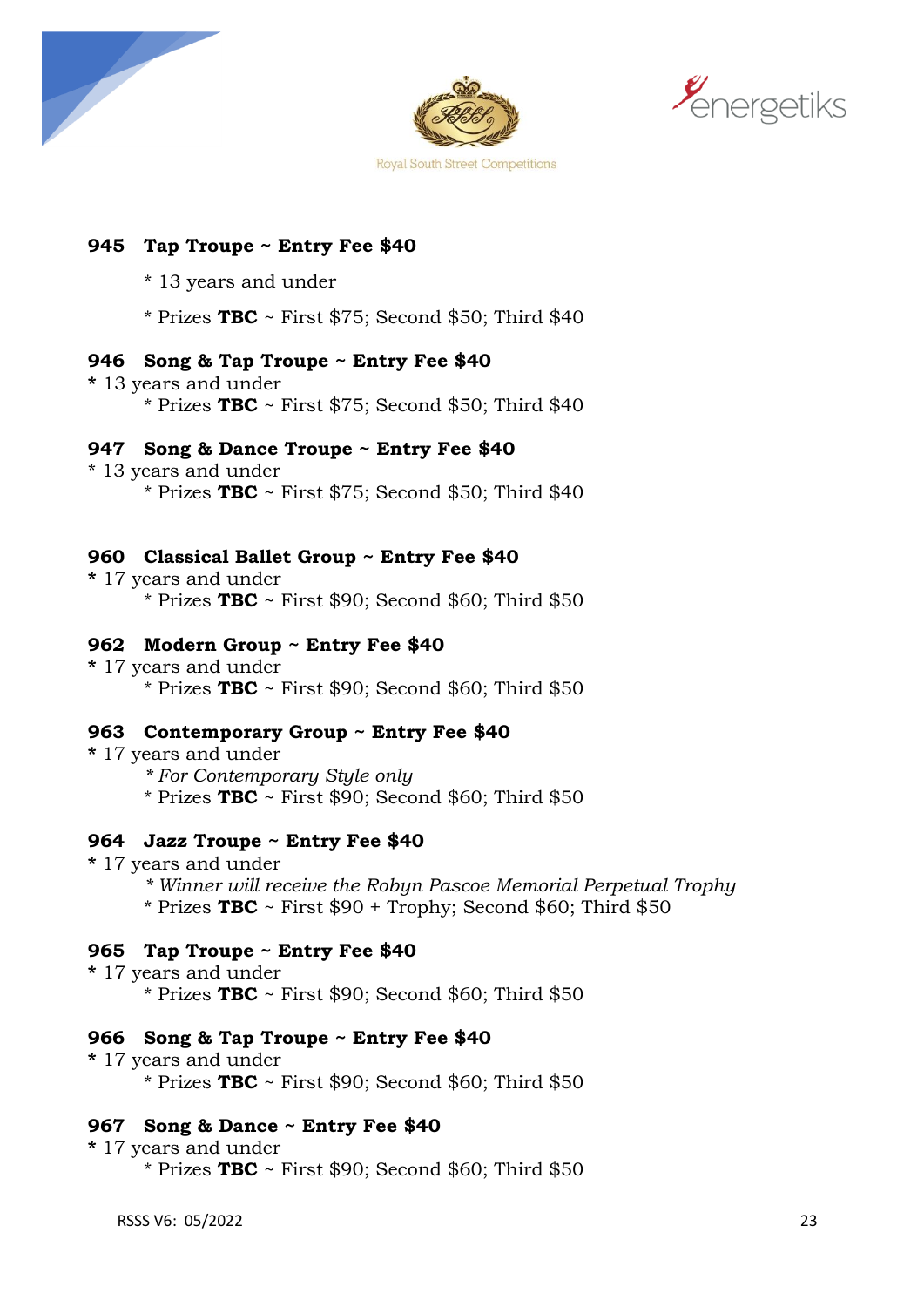



**Royal South Street Competitions** 

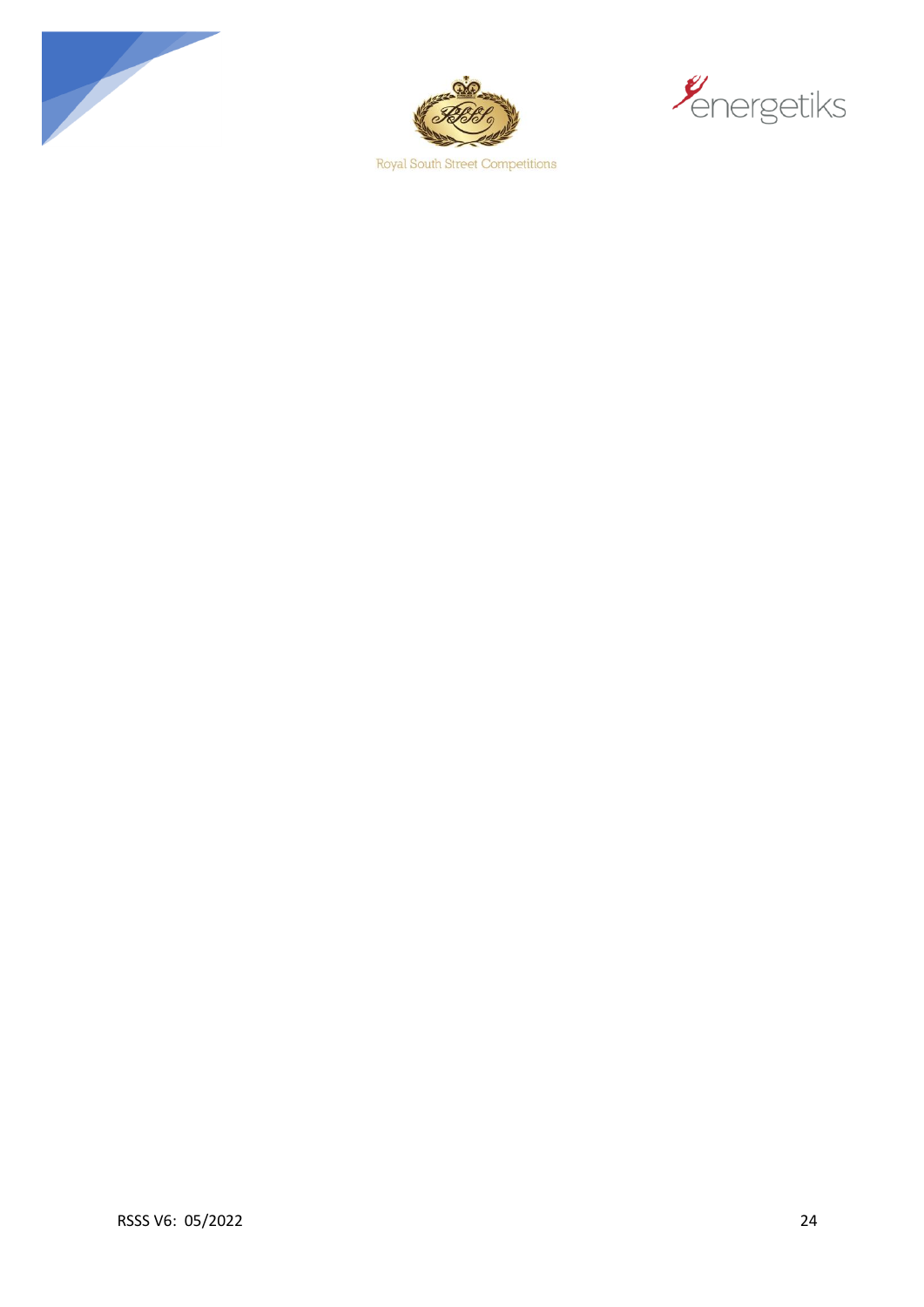





#### **970 Classical Ballet Group ~ Entry Fee \$40**

\* Open Age

\* Prizes **TBC** ~ First \$100; Second \$70; Third \$60

#### **972 Modern Group ~ Entry Fee \$40**

#### **\*** Open Age

\* May be any modern style **NOT** Contemporary.

\* Winner will receive the Emma Kate McGrath Perpetual Trophy. Trophy generously donated by Dance School of Distinction (DSD), in memory of Emma, a former student, who passed away in 2017 from Meningococcal Disease. Emma loved dancing in this section. Emma was only 19 years. \* Prizes **TBC** ~ First \$100 + Trophy; Second \$70; Third \$60

#### **973 Contemporary Group ~ Entry Fee \$40**

**\*** Open Age

\* For Contemporary style only

\* Prizes **TBC** ~ First \$100; Second \$70; Third \$60

#### **974 Jazz Troupe ~ Entry Fee \$40**

\* Open Age

\* Money donated anonymously by a friend of Royal South Street Society. "A special Thank You to all the Royal South Street Society Volunteers.

\* Prizes ~ First \$100; Second \$70; Third \$60

#### **975 Tap Troupe ~ Entry Fee \$40**

#### **\*** Open Age

\* Prizes TBC ~ First \$100; Second \$70; Third \$60

#### **976 Song & Tap Troupe~ Entry Fee \$40**

#### **\*** Open Age

\* Prizes **TBC** ~ First \$100; Second \$70; Third \$60

#### **977 Song & Dance Troupe ~ Entry Fee \$40**

\* Open Age

\* Winner of this section will hold the Graeme Coombs Perpetual Trophy. Gift of Rikk Coombs in memory of his father Graeme and all his achievements in the world of theatre.

\* Prizes **TBC** ~ First \$100; Second \$70; Third \$60

#### **978 BLOC Music Theatre including Broadway Troupe ~ Entry Fee \$40 \*** Open Age

\* This dance must be from a musical or show that has appeared on Broadway (USA).

RSSS V6: 05/2022 25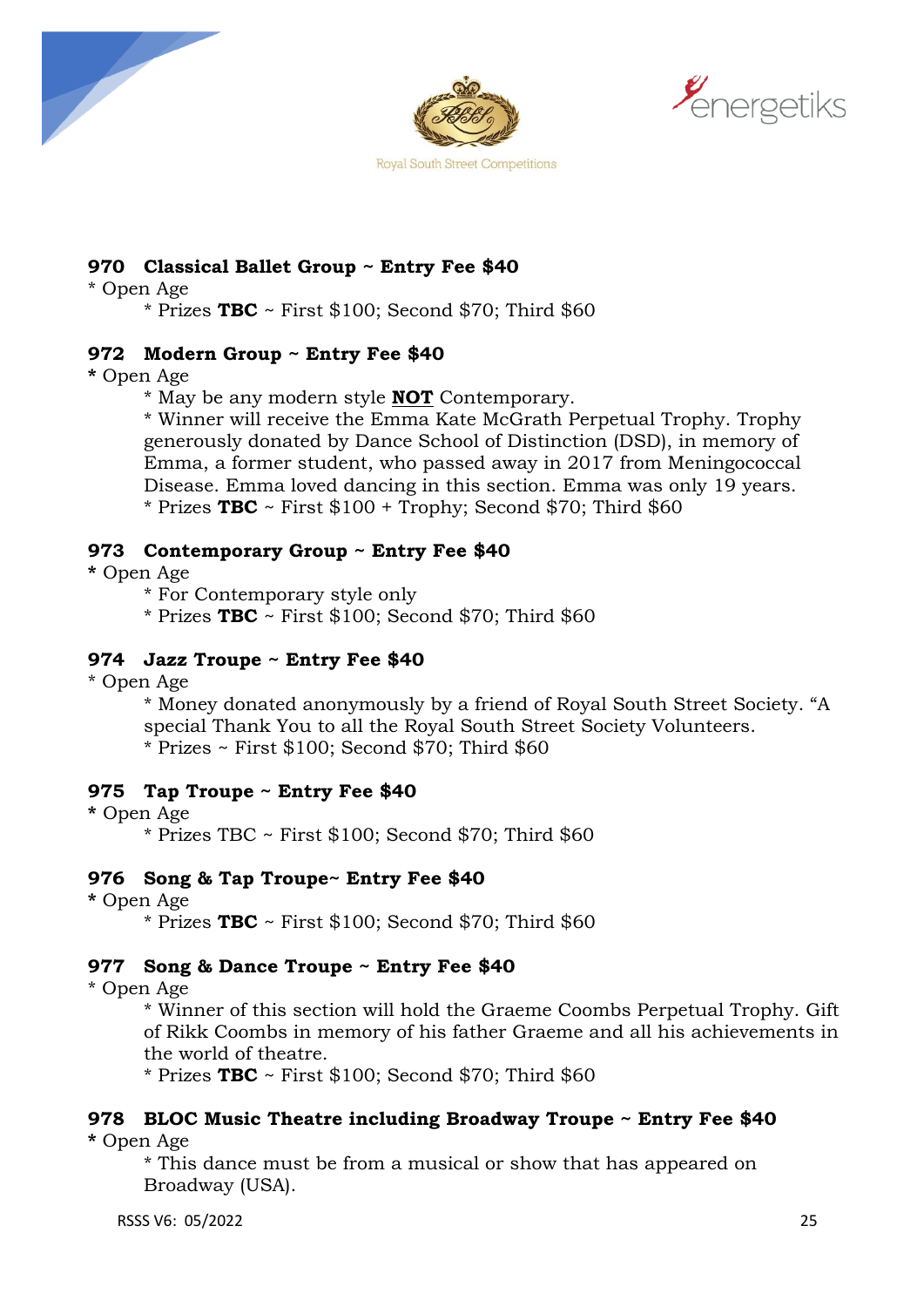





\* No Singing Allowed

\* Prize money for this section is kindly donated by BLOC Music Theatre Ballarat

 $*$  Prizes ~ First \$100; Second \$70; Third \$60

#### **979 Hip/Hop/Funk Troupe ~ Entry Fee \$40**

\* Open Age

\* Prizes **TBC** ~ First \$100; Second \$70; Third \$60

## **Energetiks Dance for Life**

Entrants to be invited to enter once solos are completed. Royal South Street Society staff will invite competitors to perform at the conclusion of the 16 year & over age group.

\* There will be no entry free for invited competitors to enter.

\* Entrants must have won 1st Place in that Solo Genre at the 2022 Royal South Street Society Competition and must perform their winning item: (eg: Classical, Demi-Character, Song & Dance etc) Competitors who win more than one item can choose which dance they perform.

\* Competitors may not repeat their Championship dance in any genre.

\* Time limit for Solos as per rule 14 in special conditions.

\* Age limit is from 14 years & Over

\* "Dance for Life" invitees are eligible from all genres.

\* Where Divisions of a section are involved, the winner with the highest overall points of the section will be invited to the "Dance for Life".

\* Energetiks will supply a Judge who will make decisions independently to the two Royal South Street Society Appointed Adjudicators in 2022.

\* The Energetiks judge will announce the winners

\* No Critiques will be provided.

#### **Prizes kindly donated by Energetiks.**

First \$1000 Energetiks Vouchers + photo shoot at the Energetiks Studio to the value of \$1000 Second \$750 Energetiks Voucher

Third \$500 Energetiks Voucher